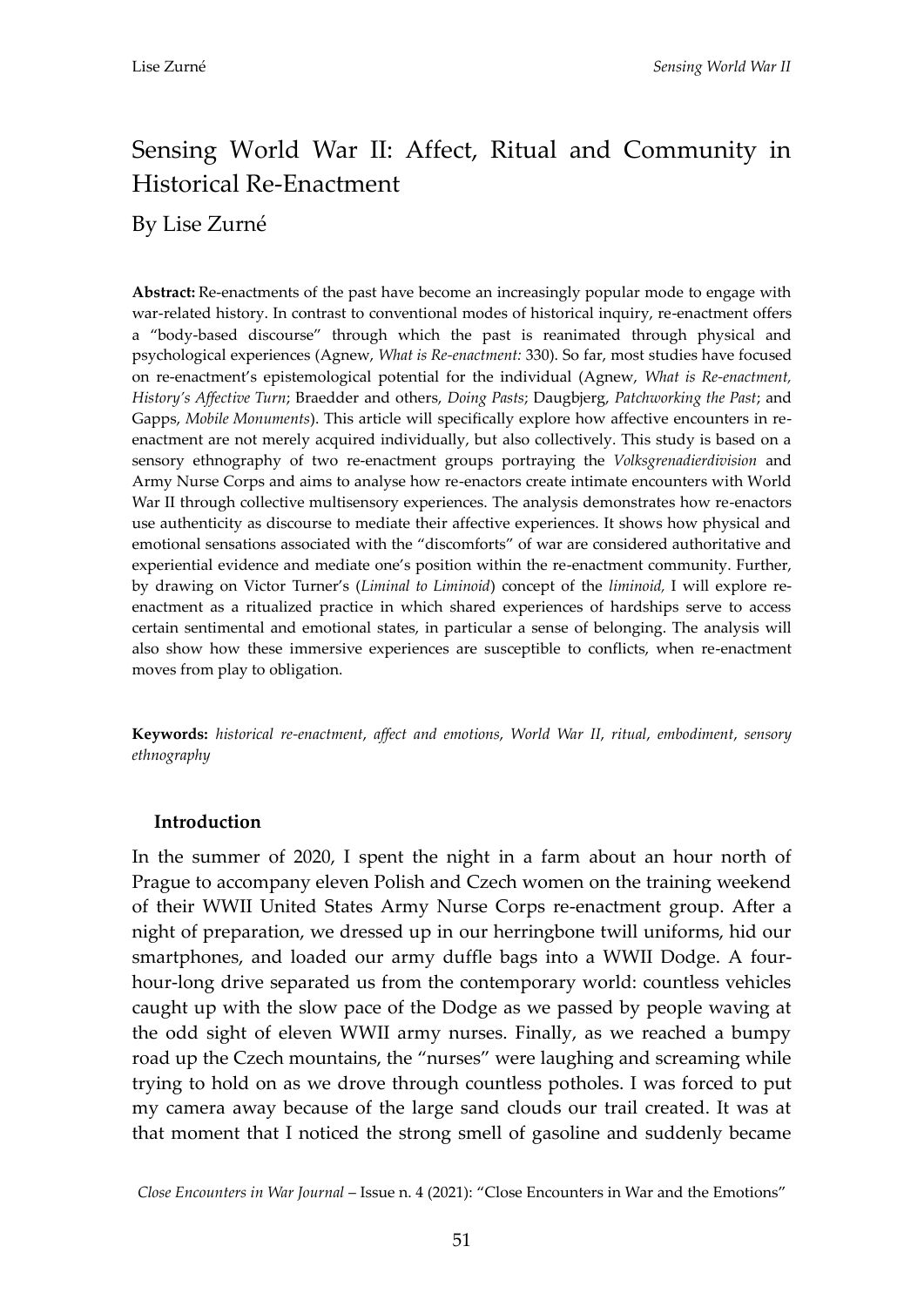extremely aware of the hard bench I was sitting on, the wooden bar I hit my back against with every bump, the sound of the bags that were sliding on the floor, and the sand stinging my eyes. These profound physical sensations made me suddenly question: could this be what they are after?

Since the 1980s, an increasing number of people is seeking encounters with (war) histories, often via engagement with artefacts, sites, or texts of the past. Following what is known as the "affective turn" in the social sciences and humanities, studies increasingly emphasize the bodily and emotional dimensions of such encounters. As a result, scholarly interest in historical reenactments has expanded. The term re-enactment is used for a diverse range of phenomena, from living history at museums and heritage sites, to reenactments in television, film, theatre, and performance-art, and is predominantly concerned with issues of war (Agnew, *History's Affective Turn*). In contrast to other more conventional modes of representation, re-enactors use their bodies as mediums to reanimate historic events "as it really was" in order to gain insight into the emotions of past actors (Agnew, *What is Re-enactment?*). This quest for authenticity is re-enactment's most defining characteristic, predominantly defined in relation to the historical accuracy of appearance and material culture (Thompson, *Wargames;* Braedder, *Expertise and Amateurism)*. Reenactment is therefore characterized by a "holistic" desire to "feel" or "touch" the past, and in turn, to be touched (Hetherington, *Spatial Textures*; Schneider, *Performing Remains*: 34).

Most academic discussions revolve around the question of whether reenactment's focus on affect, daily life, and physical and psychological experiences can constitute historical knowledge and understanding (Agnew, *History's Affective Turn*: 309; Johnson, *Rethinking (re)doing*: 194; McCalman & Pickering, *Historical Re-enactment*; and Gapps, *Mobile Monuments*). Anthropologists have argued that by virtue of its sensory character, reenactment can provide "other [bodily] ways of knowing" (Johnson, *Performing Pasts:* 41). They often draw on Merleau-Ponty's notion of embodiment to destabilize the binary opposition between cognition and experience, by demonstrating how material culture affects re-enactors through corporeal perception (Johnson, *Re-enactment's Embodying of History*: 9, 200; Card, *Body and Embodiment:* 30). So, exploring how re-enactors "make sense [of war histories] through the senses" is not new (McCalman & Pickering, *Historical Reenactment)*. However, also within more empirically grounded studies, the focus often remains on the relationship between individuals and war-related objects (Johnson, *Rethinking, Performing, Re-enactment's*; Kalshoven, *Crafting the Indian*). This study will add to the existing literature by including re-enactments' social

*Close Encounters in War Journal* – Issue n. 4 (2021): "Close Encounters in War and the Emotions"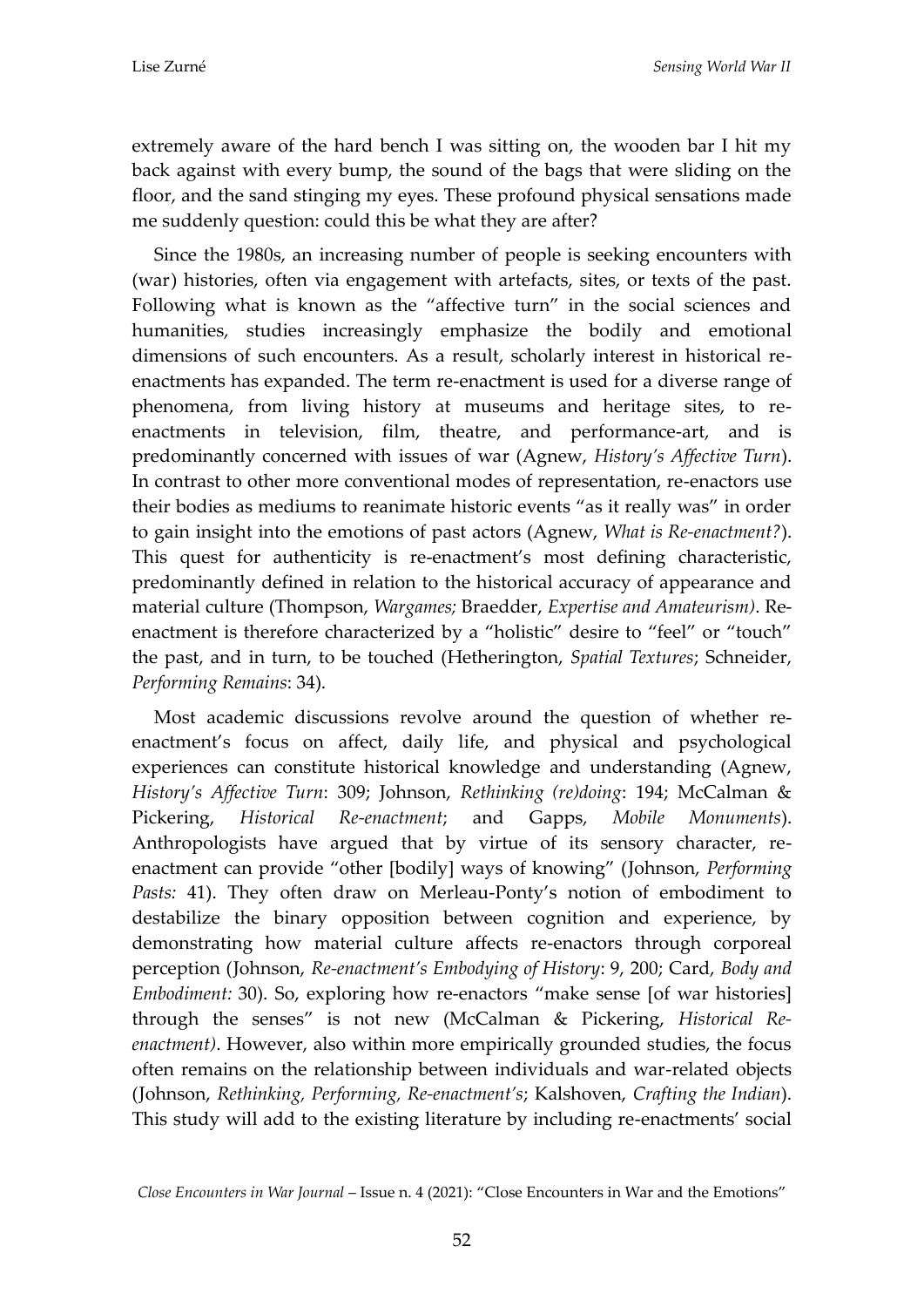dimensions as I aim to demonstrate how affective encounters are not merely acquired individually, but also collectively. The research question of this article is: how do groups of re-enactors of World War II pursue authentic experiences through affective encounters, and what kind of meaning is attributed to these experiences?

This paper is based on a multi-sited ethnographic study of two European reenactment groups portraying Axis and Allied armed forces during World War II: the 277th *Volksgrenadierdivision* of Nazi Germany's Wehrmacht and the United States Army Nurse Corps. The data for this study consists of nineteen qualitative interviews with members from these groups and participantobservation at various re-enactment events. For this analysis, I focus particularly on data obtained in 2020 during a member's weekend of the *Volksgrenadierdivision* and the Army Nurse Corps annual training camp. As conventional research methods tend to centralize seeing (observing) and verbal knowledge (interviewing) (Pink, *A Multisensory Approach*), this study adopts sensory ethnography to take the affective and multisensorial experiences of both research participants and the ethnographer into account (Pink, *Doing Sensory Ethnography*: 1; Van Ede, *Sensuous Anthropology*). This included a special focus on physical sensations and emotions in participant observation and interviewing, and videography to record the visual and aural aspects of the research and to evoke the tactile experiences of these encounters during the analysis.

Recent studies on emotion and re-enactment have shifted their focus from the simulation of emotions and mentalities of past actors to the emotional impact re-enactment practices may have on the participants themselves (Cook, *The Use and Abuse of Historical Reenactment*; Brauer & Lücke*, Emotion*). However, so far little empirical research has demonstrated how this specifically comes about. In order to do so, it is important to first clarify what is meant by emotion in re-enactment, or the much-preferred term "affect" (Brauer & Lücke, *Emotion*). While often used interchangeably, some scholars differentiate between feelings (personal), emotions (the sociological expressions of feelings) and affect (the "non-conscious" and physical response to feelings that "cannot be fully captured in language") (Massumi, *Parables for the Virtual:* 30; Gorton, *Theorizing Emotion and Affect:* 334). Other scholars have ignored these distinctions altogether, by focussing on what emotions do and how they work, "rather than what they are" (Ahmed, *The Cultural Politics of Emotions*: 10; Driessen, *Touching War*; and Ngai, *Ugly Feelings*). Instead of differentiating between "feeling" and the mental recognition of that feeling, Sara Ahmed (2004) has for example argued that emotions should be regarded as bodily change itself: e.g. we feel

*Close Encounters in War Journal* – Issue n. 4 (2021): "Close Encounters in War and the Emotions"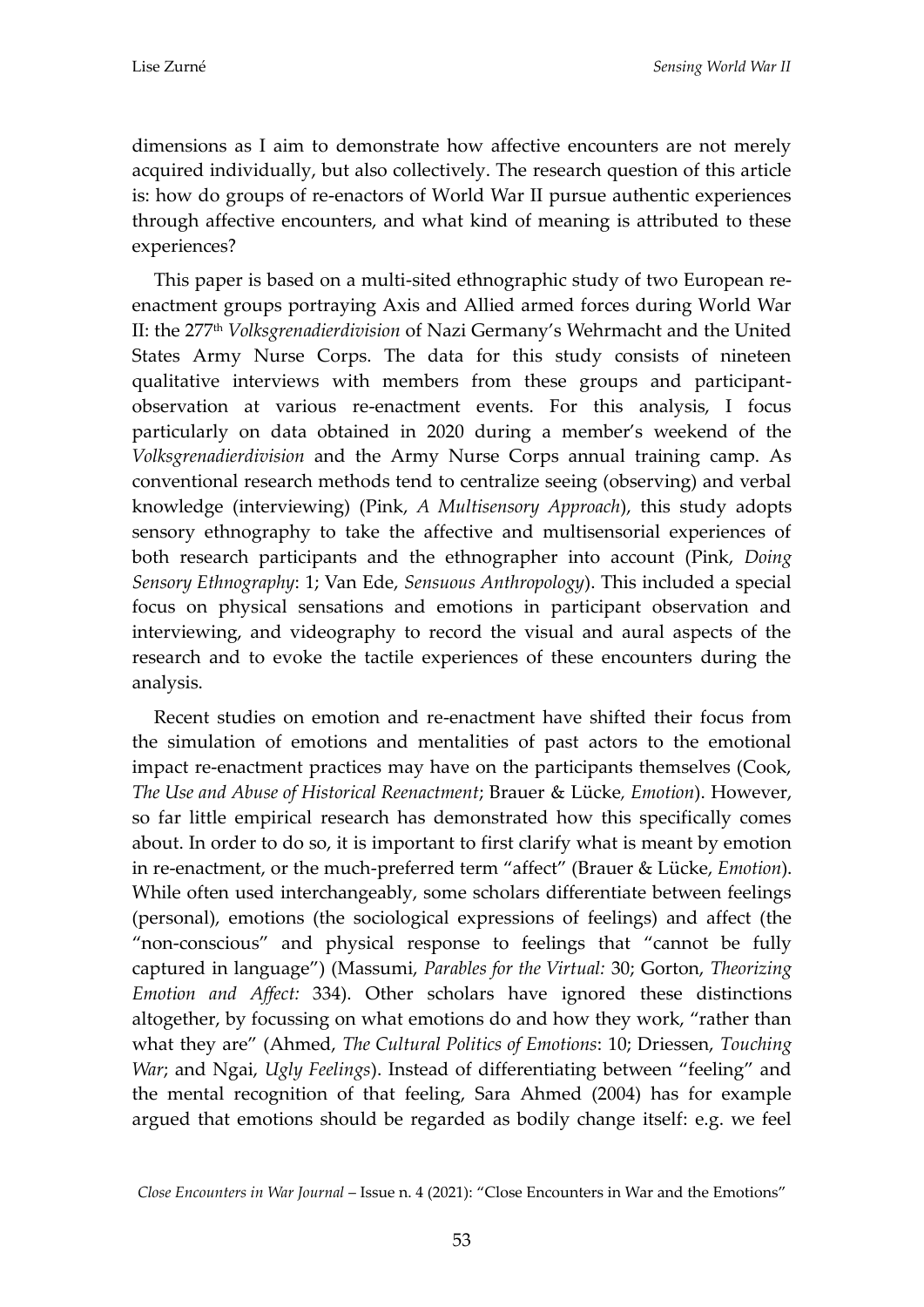fearful because our heart is racing and our hands are trembling. Hence, I will refrain from distinguishing between feelings and emotions as they are not "distinct realms of human experience" (Ahmed, *Cultural Politics of Emotion*: 6).<sup>1</sup> Furthermore, insights from cultural studies have taught us how emotions are culturally specific, bound to the body and communicated through practices of the body (Scheer, *Are Emotions a Kind of Practice?*: 199). Emotions are therefore not cultural constructs, nor something we "have", rather they are impressions left on the border "between the body and psyche" (Brauer & Lücke, *Emotion*: 53). Emotions therefore mediate between the body and mind, but also between the individual and collective, connecting and separating us from others in society (53; Skoggard & Waterston, *Introduction*: 111). This insight is particularly fruitful in studying re-enactment, as it understands emotions not just as something we may experience, but above all, cultural and social practices we *do*  (Scheer, *Are Emotions a Kind of Practice?*: 195).

Furthermore, the field of ritual studies has a long history of analysing collective emotional experiences, albeit from a structural-functionalist perspective (Leavitt, *Meaning and Feeling*: 526). I will therefore draw on Victor Turner's (*Liminal to Liminoid*) notions of communitas and liminality to explore how specifically affective experiences impact group dynamics by analysing reenactment as a "liminoid" phenomenon. Turner famously distinguished between liminal practices in pre-industrial societies and liminoid phenomena that emerged with the beginning of industrialization. Whereas liminal rituals are highly structured and obligatory for all members in societies, liminoid phenomena imply freedom of choice and encompass leisure genres like "art, sport, pastimes, games, etc.  $[...]$  practiced by and for particular groups" (Turner, *From Ritual*: 86).<sup>2</sup> These contemporary practices involve a break from society in which participants make up their own rules, therefore immersing into their own (in this case historicized) reality. Or, as described by Turner: "One works at the liminal, one plays with the liminoid" (*Liminal to Liminoid*: 86). Adopting the liminoid as a "sensitizing concept" (Blumer, *What is wrong with Social Theory?*) <sup>3</sup> allows me to analyse how re-enactment may recharge or transform participants, while also highlighting how, as a ritualized practice, reenactment may result in either integration and solidarity, or exclusion (Bell, *Ritual Theory*: 98).<sup>4</sup>

The outline of this article will follow Turner's (*The Ritual Process*) classical ritual model and distinguishes between different phases of re-enactment, including preparation, the liminoid condition (in this case, "immersion" into WWII) and (re)integration as "ideal types" (Weber, *Objectivity*).<sup>5</sup> First, I will "set the scene" by shortly describing the re-enactment groups and activities that

*Close Encounters in War Journal* – Issue n. 4 (2021): "Close Encounters in War and the Emotions"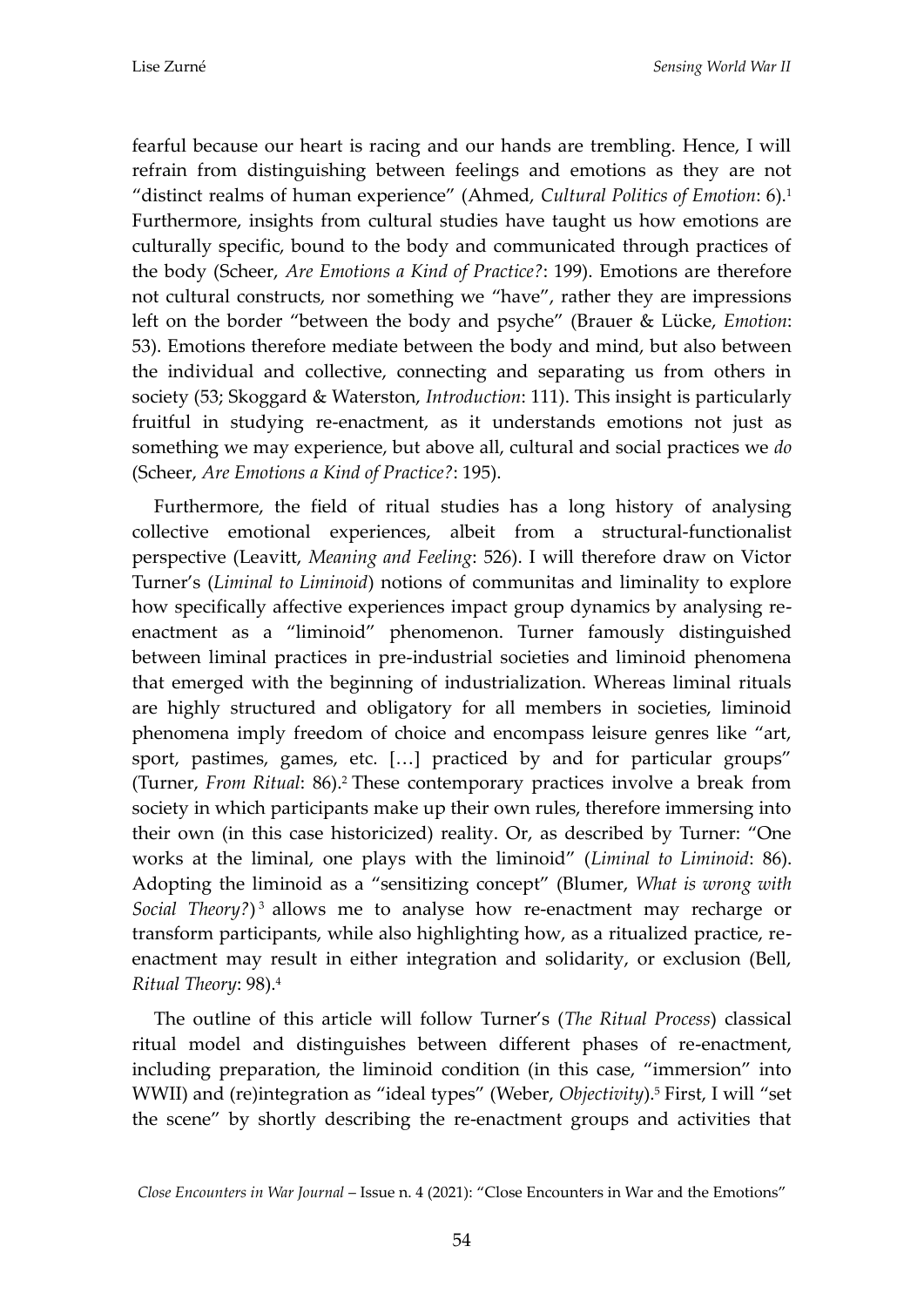formed the basis of the analysis. I will highlight the requirement of certain elements for re-enactment, such as rules, war-related objects and place in the preparation for re-enactment. A dominant concern here is authenticity, often understood as a perfect simulation that aims to close the gap between past and present (Agnew & Tomann, *Authenticity;* Handler & Saxton, *Dyssimulation*). I aim to demonstrate how re-enactors use authenticity as discourse to articulate their affective relationship to war-related objects. In the second part of this article, I will describe in greater detail how this discourse ascribes authority to intense physical sensations associated with war histories, and how the experience of hardships may mediate one's position within the re-enactment community. The collective endurance of these hardships then serves to bolster the affective bonds between re-enactors. Lastly, I will describe how these immersive experiences are susceptible to conflicts, when re-enactment moves from play to obligation.

### **Setting the scene**

In the period between 2019 and 2021, I became a (guest) member of two reenactment groups portraying the armed forces during WWII: the  $277<sup>th</sup>$ *Volksgrenadierdivision* of the Wehrmacht of Nazi Germany and the Army Nurse Corps of the United States. While the most well-known re-enactments tend to focus on war and battle in distant pasts, such as Waterloo or Gettysburg, I anticipated that the reenactors of World War II would have a more intimate and emotional connection with the roles they perform, due to familial ties or simply because WWII occupies such a dominant position in popular culture. Similarly, some scholars had argued that twentieth-century war re-enactors seemed to grapple with more complex issues than others, due to their portrayal of foreign soldiers, the possible politicization, and their interactions with veterans (Gapps, *Practices of Authenticity*: 185; Thompson, *Wargames*: xx). Despite the relatively "fresh wounds" WWII left on our collective memory (Berens, *WWII Reenactment*: 6), I had noted a small number of groups that considered it a useful narrative for their "play". I therefore selected two groups that performed opposing roles, namely the Allies and the Axis – although choices were limited for a women researcher in this male-dominated hobby (Tomann, *"You can't just put men in the field";* West, *Historical Re-enacting and Affective Authority*).<sup>6</sup> The first group, the 277th *Volksgrenadierdivision* consists of 26 predominantly Belgian members, with a few from the Netherlands. Four of its members are female (although this number is expanding) and portray the roles of *Flakhelferinnen*, a relatively unknown section of the auxiliary staff of the German Luftwaffe. The second re-enactment group, the Army Nurse Corps, is the only organized and

*Close Encounters in War Journal* – Issue n. 4 (2021): "Close Encounters in War and the Emotions"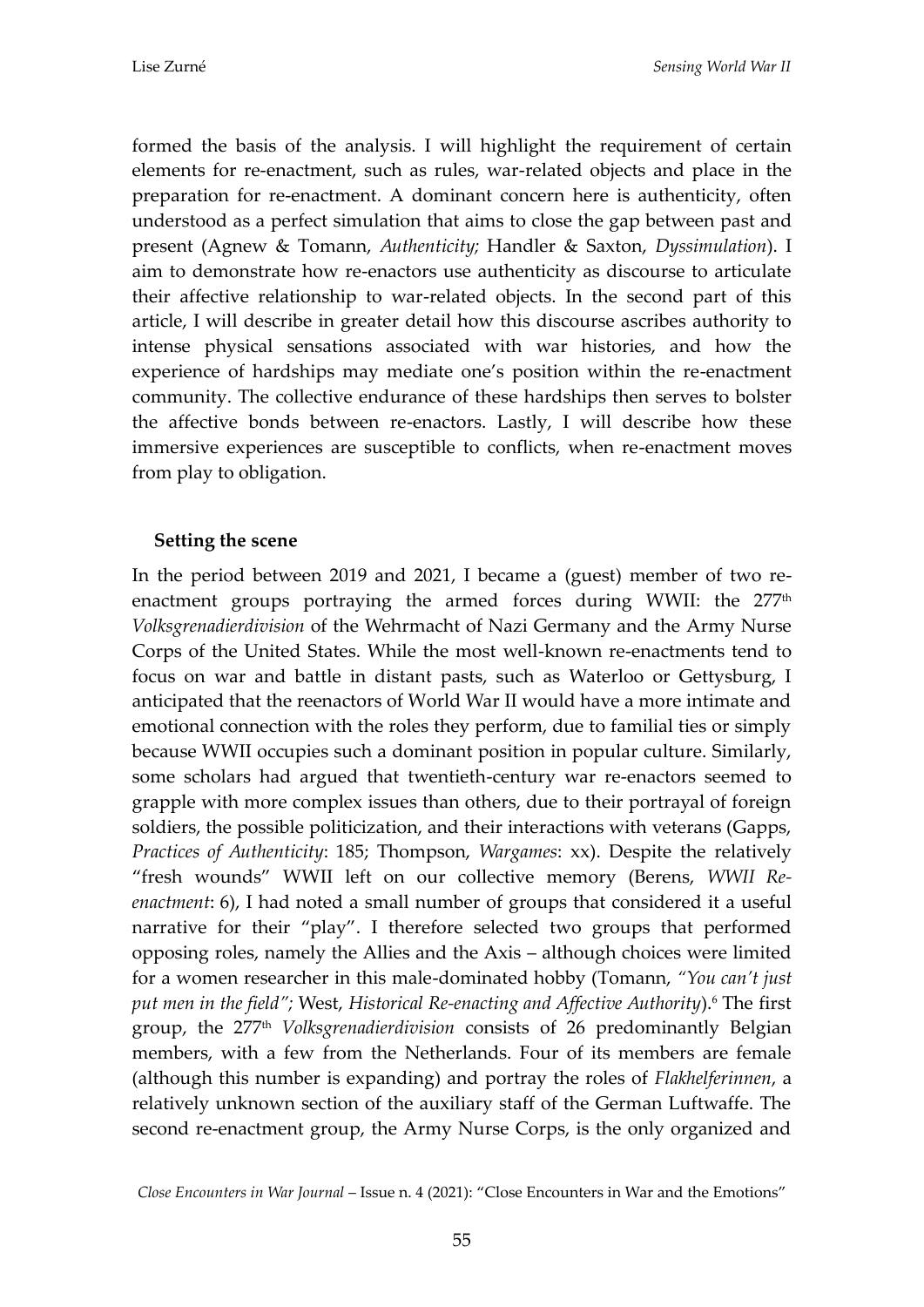all-female re-enactment group portraying the United States Army Nurses in Poland and the Czech Republic. It consists of approximately 15 women aged between 17-30 years old and is relatively equally divided in terms of Polish and Czech nationalities. The main activities of re-enactment groups can be broadly distinguished into two categories. The first and most common consists of what re-enactors call "display": "static" presentations of the group's material culture and/or demonstration of its weaponry and vehicles in a public event, such as a liberation festival. In contrast to many others, the two groups selected for this study also undertake the second category, which encompasses "immersive" activities designed to "experience" war-related history. These consist of less accessible, private re-enactment practices, where often audiences, the enactment of scripted historical narratives, or the embodiment of real historical persona is lacking. These exclusive performances involve community-building or training activities, such as camping, group trips to historic sites, specific skill-learning activities, or physical challenges such as overnight stays in the forest in midwinter Bastogne with limited supplies. Due to their intensity and immersivity, they are often understood to offer more "authentic" experiences of war than audience-catering "displays" and will therefore form the basis of analysis. In 2020, this included a private members' weekend of the *Volksgrenadierdivison* and the third edition of the annual Army Nurse Corps training camp.<sup>7</sup> I will now introduce the elements required in the preparation stage of these events.

Pursuing authentic experiences in re-enactment requires a certain groundwork. During my fieldwork, I observed how re-enactments are built around a number of elements, including rules, objects, and place. Let me start off by asserting that the first one, namely the "rules" of re-enactment encompasses one dominant objective, namely that of "doing things authentically" as a perfect, historically accurate simulation (Handler & Saxton, *Dyssimulation*). This firstly implies building an authentic material representation of WWII through assembling a true-to-life uniform, weapons, and equipment, known in re-enactment terminology as one's "kit" (Daugbjerg, *Patchworking the Past*: 725). As described on the web page of the *Volksgrenadierdivision*: "modern clothing or utensils are strictly prohibited in this depiction."<sup>8</sup>

While re-enactment initially seems to revolve around creating this authentic tangible representation, re-enactors particularly ascribe authenticity to their sensuous relationship with these objects. While most re-enactors started off with collecting relics of the past, they often described a desire to learn more about them, simply by "feeling" their "kit", wearing it, and utilising them in action. This involves extensive archival research, experimentation, restoration and craftsmanship, a process that, according to some, resembles the research of

*Close Encounters in War Journal* – Issue n. 4 (2021): "Close Encounters in War and the Emotions"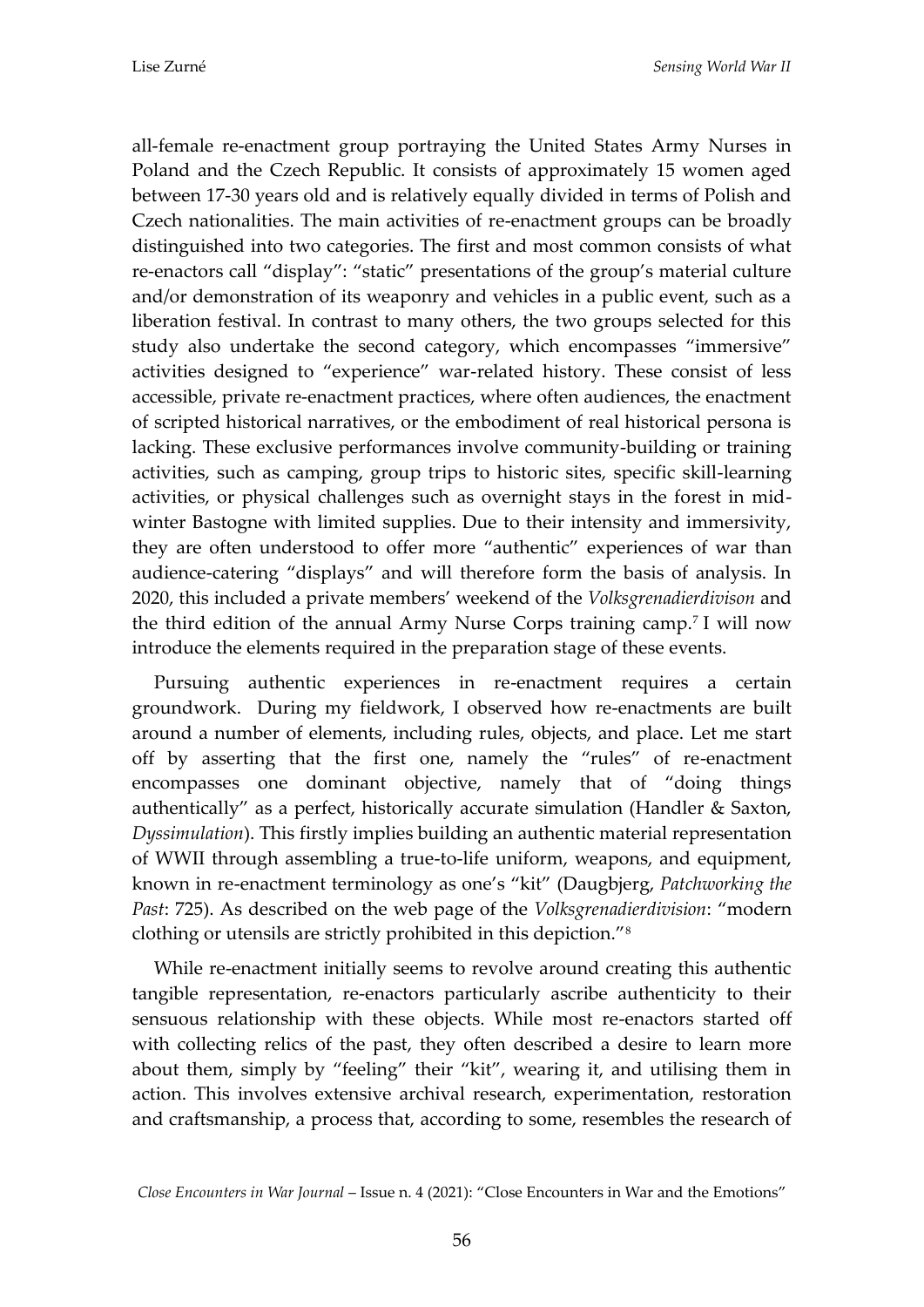academic historians or early anthropologists (Johnson, *Re-enactment's Embodying*: 210; Kalshoven, *Moving in Time*: 197). The sensory qualities of the material culture used in re-enactment were believed to grant specific kinds of embodied knowledge. Evelyn, who re-enacted the First Lieutenant of the Army Nurse Corps (29), explained for example how she learned about the impractical design of the HBT [herringbone twill] uniforms through re-enacting: by wearing it in different circumstances, she experienced how "[they] really don't protect you either from cold or heat." Nonetheless, it was the experience of such discomfort itself that was believed to make one's impression more authentic by impacting for example the way one's body moves (Johnson, *Rethinking (re)doing*: 200). Thus, re-enactors constantly engage in processes of authentication by which they validate something as genuine or original (Cohen & Cohen cited in Agnew & Tomann, *Authenticity:* 21). This was further illustrated by Marc (27), a *Schütze* [shooter] from the *Volksgrenadierdivision*, who emphasized the importance of "pocket litter", a term used for the war-related objects that often remain invisible to the public. He described how the pockets of his uniform would be stuffed with small items as lucifers, a comb, a songbook and, even though he did not smoke outside of the hobby, a pipe and tobacco. "In the beginning you think, I have a uniform, [my impression] is complete. But eventually, you will have a uniform whose pockets are bulging. It is not comfortable, but that is what makes it more authentic" (my translation). According to Marc, authenticity was not related to the "pocket litter" in itself, but an embodied and physical sensation (Daugbjerg, *Patchworking the Past*: 730; Kalshoven, *Moving in Time*: 547; and Braedder and others, *Embodied Simulations*). The quote therefore demonstrates how authenticity should be understood as an affective experience, shaped in contact between individuals and objects (Ahmed, *The Cultural Politics*: 45-46).

Lastly, crucial to pursuing authentic experiences is establishing a liminoid space. This often meant travelling to places in which the re-enactors could imagine themselves in the past, an "in-between" such as isolated or historical sites in which they were separated from daily life (Turner, *Liminal to Liminoid*). While some settings had a specific historic value related to WWII as *lieux de mémoire*, other sites were actively authenticated by re-enactors through the creation of stories or imagining traces of the past. For the members weekend of the *Volksgrenadierdivision*, we for example camped next to an eighteenth-century mill, our modern cars parked at a distance so it would not disrupt the historicized scene. While checking out the site, re-enactors would discuss how the Wehrmacht could have used the mill to signal the local region during WWII. In the case of the Army Nurse's training camp, our stay was a nineteenth-century house owned by one of the group's members. Even though

*Close Encounters in War Journal* – Issue n. 4 (2021): "Close Encounters in War and the Emotions"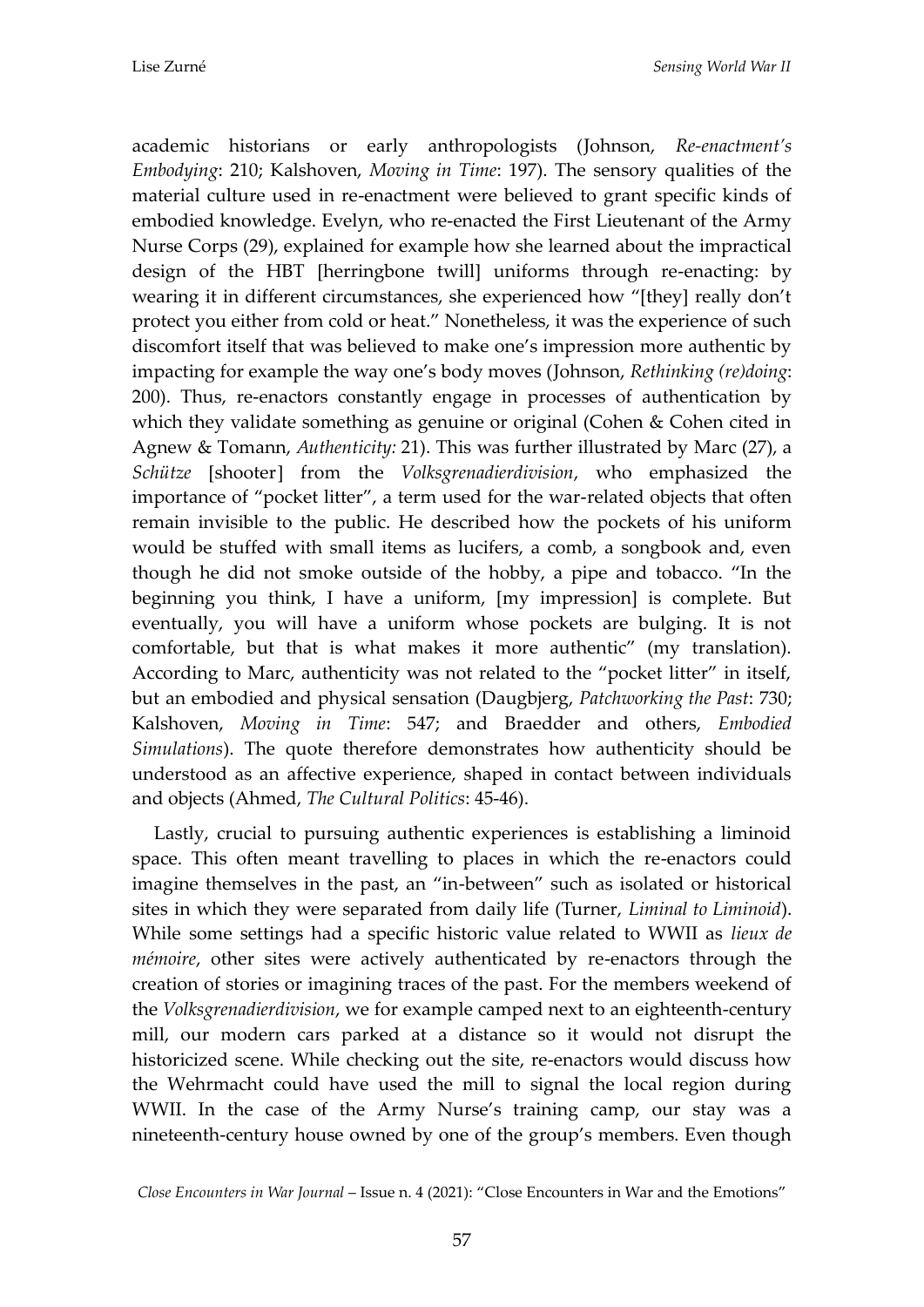there was no known relevance to WWII, it fit right in due to its relative isolation and old-fashioned interior (although the 1940s might have been a leap too far). While there was electricity, it only had a limited water supply, meaning that we could not shower in the upcoming days, a detail that, according to the Army Nurses, would only add to our training's authenticity. Evelyn explained that while we mostly see Army Nurses in films "looking pretty" with ironed uniforms, re-enacting taught her how stained clothing, greasy hair and the smell of sweat was more realistic. Thus, authenticity in re-enactment is used to describe what is felt and sensed, rather than an essential quality of material culture. It is therefore a discourse invoked by re-enactors to mediate their experiences. In the following section, I will demonstrate how this discourse particularly ascribes authenticity, and therefore power, to intense physical sensations and emotions.

### **Pursuing authentic sensations of war**

In addition to the affective relationship between re-enactors and war-related material culture, re-enactors may engage in activities designed to provoke certain sensations. As explained by Sara Ahmed, we often only become aware of our bodies in the event of feeling discomfort (*Collective Feelings,* 29). Prickly sensations, for example, become "pain" through an act of reading and recognition, which is then followed by a judgement, pain is for example usually labelled as "bad" (ibid.). However, in the case of re-enactment, "feeling" the discomfort of war is considered crucial in understanding the experiences of past actors. Sensations of exhaustion, pain, being "dirty", greasy, cold, or extremely hot, a lack of sleep, muscle aches, are therefore not simply "bad" or unpleasant, but rather valuable. Such bodily experiences function as reminders of "how hard it was back then" and serve to bolster the seriousness of the practice (Gapps, *Mobile Monuments*: 410). Intentionally, both the members' weekend of the *Volksgrenadierdivision* and the annual Army Nurses Training camp were used to integrate new re-enactors, resembling therefore a kind of "initiation rite" in which they transitioned from "outsider" to group member (Dreschke, *Ritual*: 203).

Simulating the original Unites States Army Nurse training from 1942 and 1943, the training camp of the nurses followed a similar daily schedule. That meant that each morning at six o'clock, all participants had to be in 40's gym outfits in front of our basecamp to undertake a gym session. This consisted of a twenty-minute routine that included running and stretches, based on a study of pictures of these trainings and diaries of WWII nurses by Fran (28) who reenacted as Second Lieutenant. Getting up at six often meant getting up about an

*Close Encounters in War Journal* – Issue n. 4 (2021): "Close Encounters in War and the Emotions"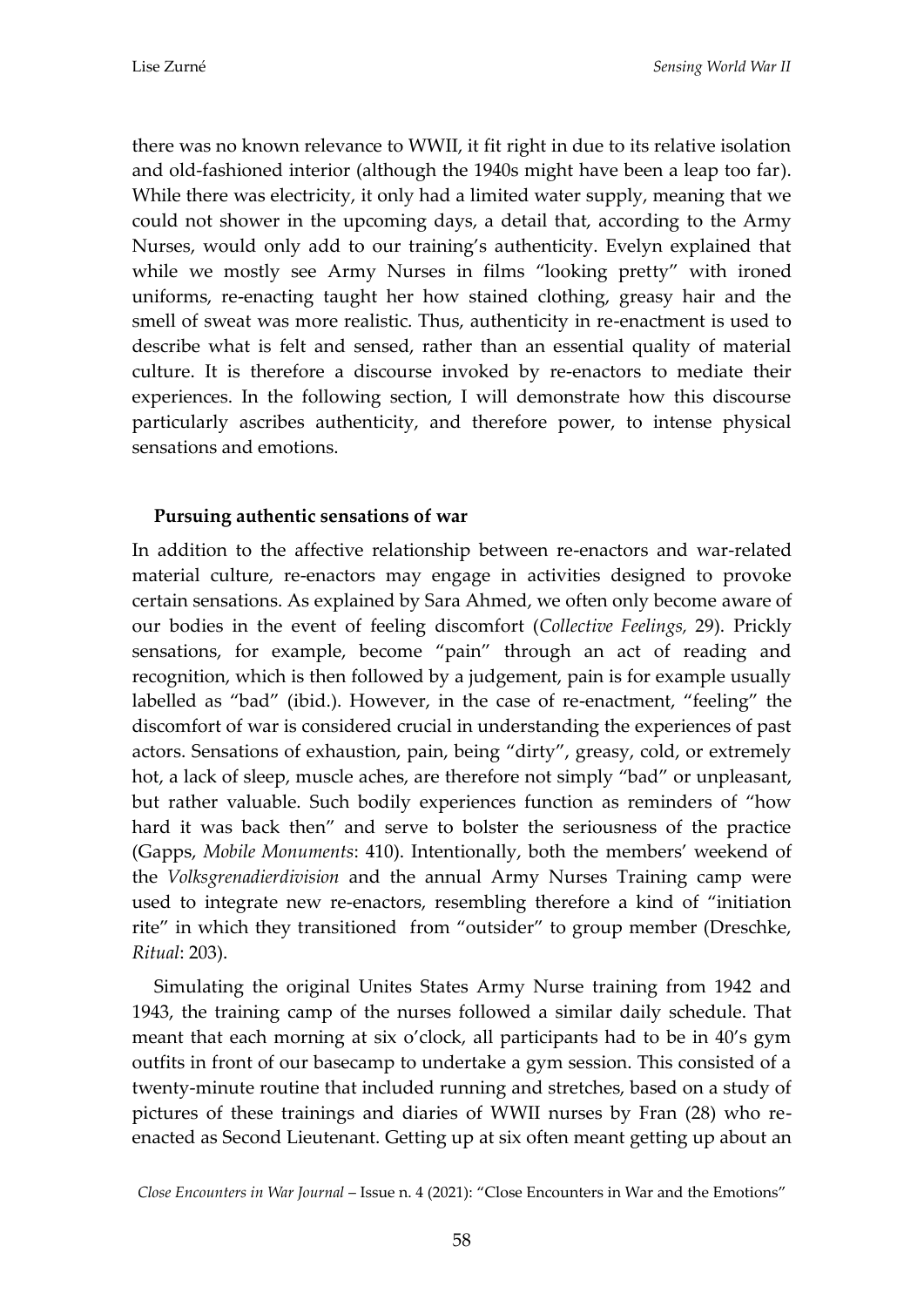hour earlier, not just to dress oneself, but especially to remove the countless hair curlers and bobby pins from your hair, which had already prevented you from a good night's sleep by painfully stinging your head. Whereas beginners like me used plastic hair curlers in private events, more experienced re-enactors like Fran often received compliments for consistently using the original metal ones, even at home. She told me how she had "trained" to sleep with them, in order to become used to the curlers' sensory characteristics.

Authentic historical experiences thus required practice to get comfortable with the presumed reality of WWII. During the members' weekend of the *Volksgrenadierdivision* for example, I was woken up around five o'clock. Heavy rainfall had started leaking through the fabric of the *Truppenzelt* [troop tent] we slept in, drenching at least five re-enactors, their sleeping bags, pillows, and clothing. After moving their stuff around to avoid getting even wetter, I remember being astonished by the fact that they went back to sleep in their soggy sleeping bags. Discussing the matter the following morning, I was told "this happened every time." The headache of a bad night, or the muscles aches of sleeping in a cold wet sleeping bag was just considered part of the experience.

Issues of authenticity are always related to questions of authority, since labelling something as genuine, true or real ascribes it to a certain power (Bruner, *Abraham Lincoln as Authentic Reproduction*). Mattijs van de Port has argued that bodily experiences are particularly powerful in processes of authentication: as one "cannot argue" with personal experiences as pain, they are presented as "incontestable facts" (Van de Port, *Registers of Incontestability*: 17). Similarly, in re-enactment, physical sensations as exhaustion, muscle aches were considered experiential evidence and contributed to what Brad West called "affective authority": the claim of knowing the past based on an empathetic experience of it (*Historical Re-enacting*: 400). I was for example explained how the most physically demanding and therefore "hardcore events" were therefore even widely regarded as the most authentic. Each year, the *Volksgrenadierdivision* would for example travel to Manhay in Belgium to reenact the Battle of the Bulge for several days amid December. This meant camping in the freezing cold, with high chances of heavy snowfall and severely muddy terrain. Despite the group having installed a little kerosene heater in the tent that year, one of the members, Marc described his visit in 2019 as a "little bit of a traumatic experience":

Even the mud of that year is still on the inside of my car, I just couldn't get it out. You would just sink into the mud, to the edge of your boots. The leather got completely wet,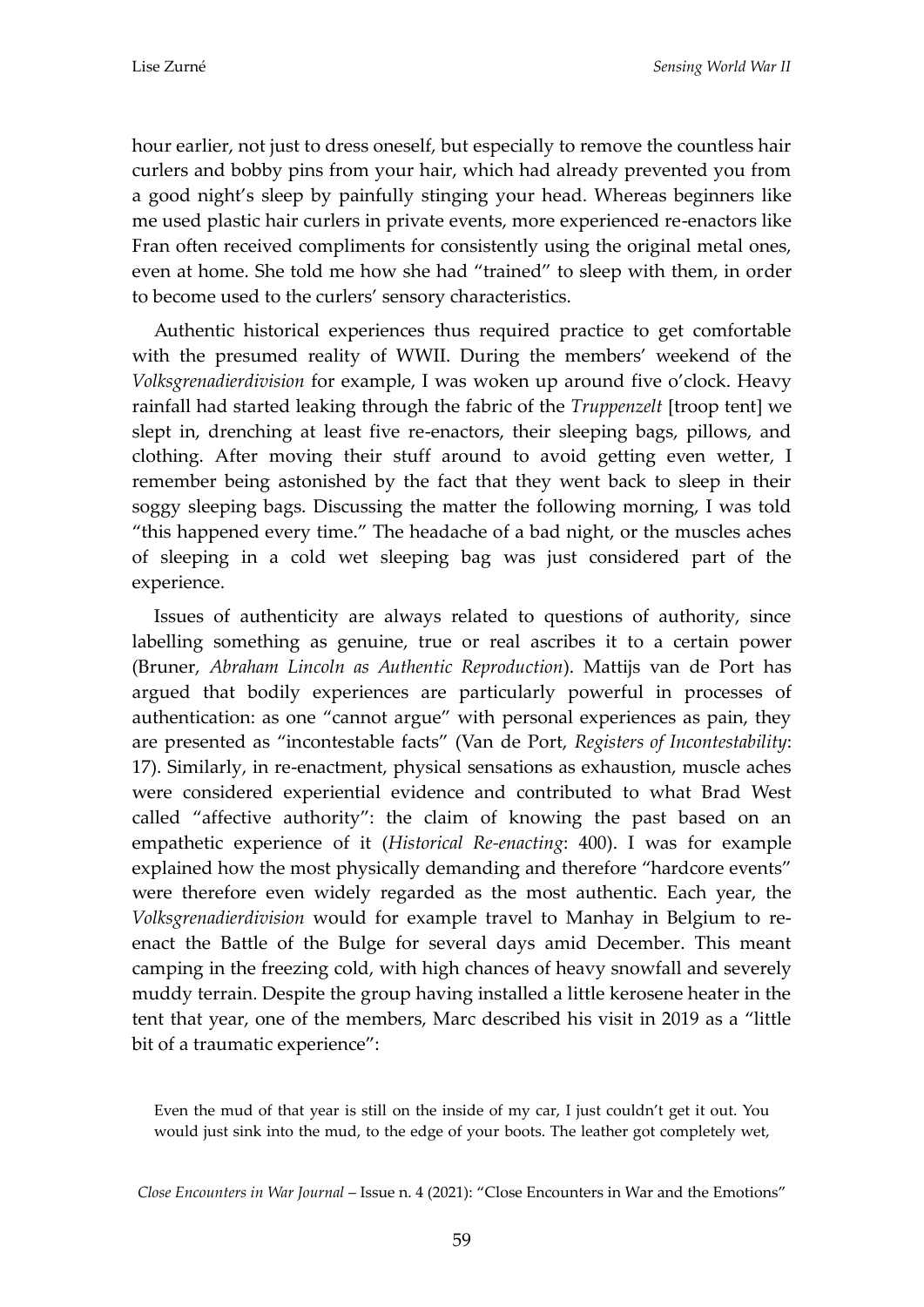your feet became ice-cold, it just felt like [they] were freezing, it was so painful. [...] I had less than a square meter to sit in front of the heater,  $[...]$  completely wrapped in cloak, scarf, and the smoke was constantly stinging my eyes. And then I just started crying, I couldn't take it anymore. I hadn't slept for two nights, I was broken and had to go home. 9

The limited protection the WWII materials offered to the severe meteorological conditions may have given insight into the experiences of the German soldiers, Marc however mainly remembered the trip as "horrible". These "horrible" experiences did not only play a key role in creating communal memories, the mud serving as physical traces of historicized adventures, they also functioned as a form of capital within the hierarchy of the re-enactment community. Often, stories of hardships were rekindled during bonfires or dinners in a competitive manner. Since authenticity was linked to authority, the level to which one was able to endure physical challenges mediated one's status within the group, further materialized in the form of a reward. In the *Volksgrenadierdivision*, male re-enactors could receive different *Abzeichen* [badges].<sup>10</sup> Criteria for these badges included for example being physically wounded or sleeping for six nights in the freezing cold. Two members had earned a badge after one fell on his gasmask, breaking two of his cervical vertebrae, while the other fell on his bayonet during a battle, bruising several of his ribs. While this reward system was based on the original *Ostmedaille*, the military award for Wehrmacht personnel by ordinance of Adolf Hitler, it was also used to motivate re-enactors to challenge themselves to engage in more "authentic" experiences. As *Feldwebel*  and chair of the *Volksgrenadierdivision* Jack (28) explained:

Before, I was chair, there was too much comfort at our events, people went to stay at hotels or slept in modern equipped tents. And because we wanted to change that, we came up with the *Ostfront Medaille* [Eastern Front Badge] [...] just to make the experience more authentic. And it is for you personally right, because the audience does not realize in what kind of conditions we sleep. I hope it will motivate everyone to seek more authentic experiences, because well, it was cold. We have all these luxury sleeping bags now, but people in WWII were just cold.

As demonstrated in the quote, Jack and other members of the group believed authentic experiences were rooted in physical sensations and the traces they left on the body. "Modern-day comfort" would detach one from the immersive experience of re-enacting, by making it less genuine. The military award which served as a symbol of appreciation for one's perseverance and commitment to the hobby, also signified the relationship between authority and profound bodily sensations as pain or cold. The following section will further elucidate

*Close Encounters in War Journal* – Issue n. 4 (2021): "Close Encounters in War and the Emotions"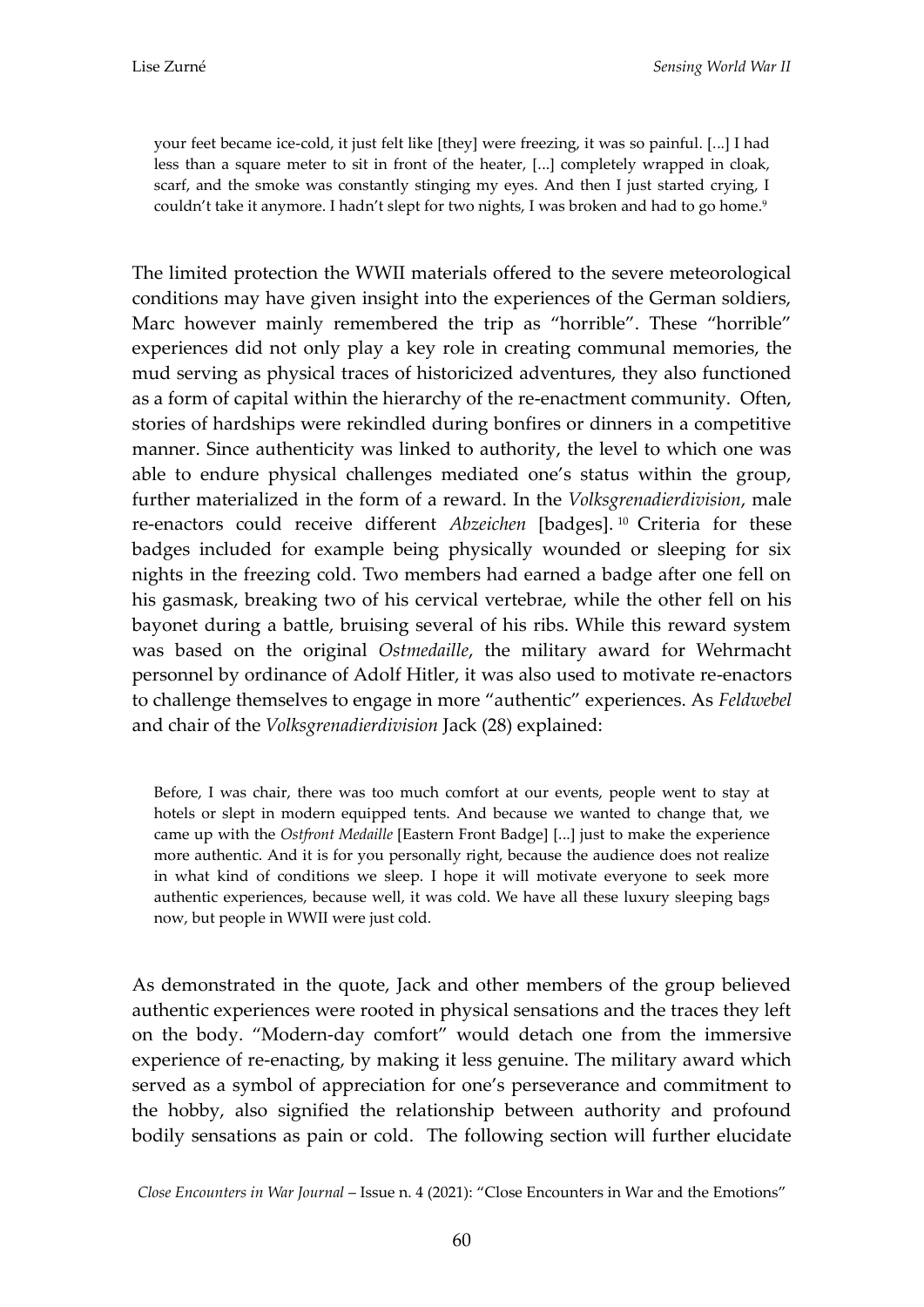how affective experiences of discomfort were not only considered more authentic, but also particularly meaningful in establishing group ethos and solidarity. However, this proved to be a topic of contestation.

## **"My whole body is crying"**

In Turner's distinction between the liminoid and the liminal, he argues that "[the first] is all play and choice, an entertainment, [while] the other is a matter of deep seriousness, even dread" (*Liminal to Liminoid*: 74). Despite being a "genre of leisure", re-enactment communities often represent an interesting hybrid with regards to obligation and optation (Kalshoven, *Crafting the Indian*: 135). While participating is a matter of individual choice, each member carries a responsibility to uphold the simulation by fulfilling certain requirements and tasks. Thus, a successful, in other words authentic, re-enactment, meant all reenactors had to undergo physical and emotional hardships collectively.

Jack explained how in the *Volksgrenadierdivision*, re-enactors were assessed on their "contribution to the group" with each event. This contribution was defined in terms of "discipline" on three levels: discipline to stay in the past (behaving yourself "authentically", such as avoiding checking your smartphone), the discipline to bear the responsibilities of your role within the group (e.g., always carry ammunition if you are a *Schütze* [shooter]), and lastly and most importantly, the discipline to follow orders. This specifically applied during physical challenges such as tacticals (mock-battles), drilling, and going on patrol. Mimicking the hierarchy of the military, re-enactors like Marc would often emphasize how important it was everyone listened to their superiors:

If you are not going to follow the hierarchy, you will get in trouble. If your commander says we are going to do this  $[...]$  I know that is the best option. But if you think, I know better, you will create problems, because it is not just you but also your whole group that will be in danger. So that is the most important, [that's] how you learn about comradery, because then you will know that person supports me, I will support them. And that's how we are going to make it [*en zo komen we er wel*].

While the quote seems directed at situations of battle, I had posed a more general question about what Marc had learned from re-enactment. His answer therefore demonstrates how following orders in precarious situations was deemed similarly important in more mundane settings. Re-enacting the hierarchy of the military had therefore taught him to rely upon another, of listening, respect, and the importance of teamwork.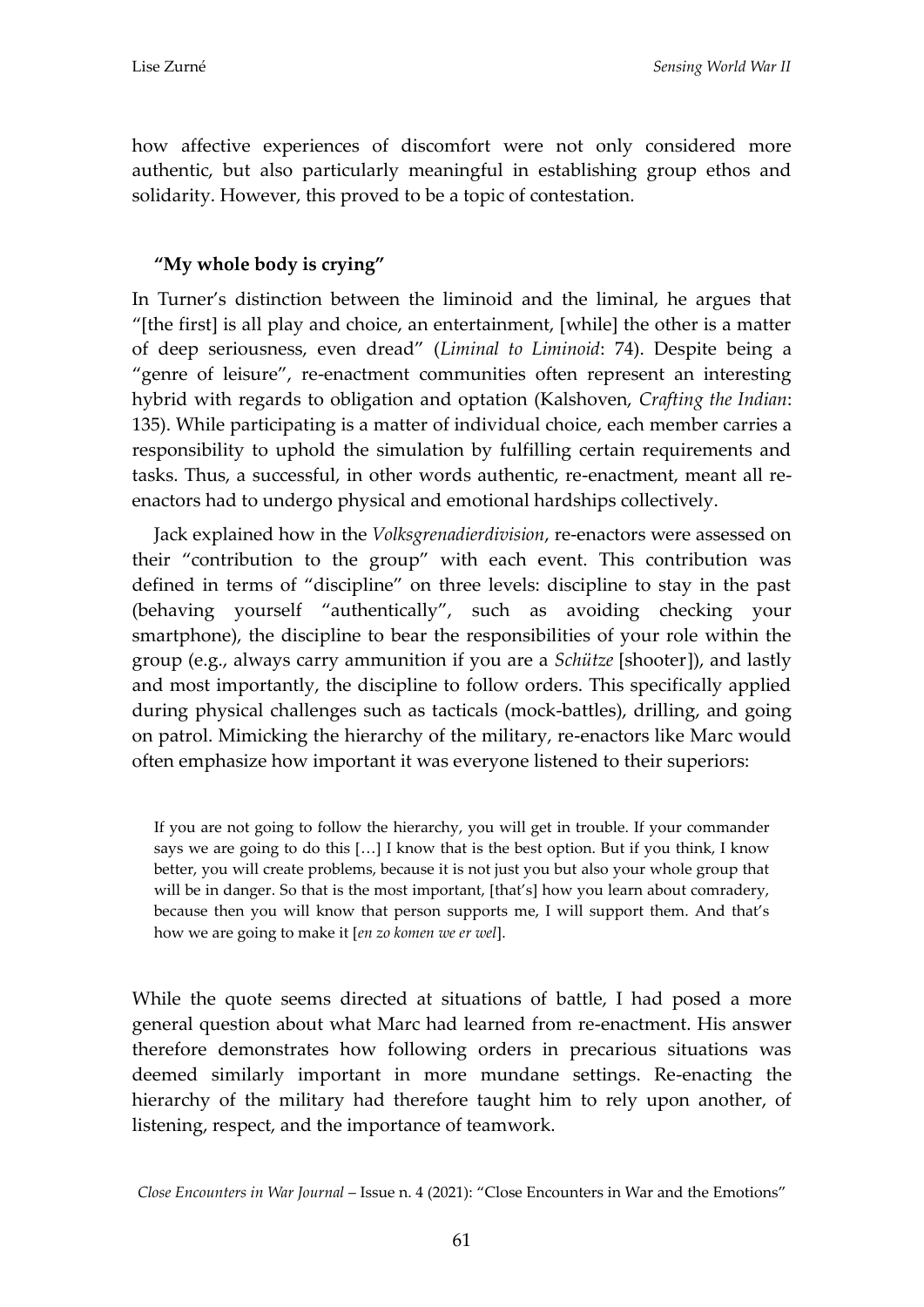Conflicts may however arise when re-enactment moves from a "free activity" involving freedom of choice, to an obligatory practice (Kalshoven, *Is this Play*). A particularly illustrative moment within my research took place during an intensive hike that was part of the Army Nurses Training camp. On an extremely hot day of about 35 degrees Celsius, we left our basecamp around two o'clock to travel to the nearby mountain range. Following military protocol, re-enactors did not know anything about the duration and route of the hike to come, except Evelyn and Becky (29) who had assisted her in planning the activity. We had been told to prepare for an overnight stay outside, carrying all our equipment, food, supplies and water (although most only owned a 750ml canteen bottle for the whole 24-hours). As we would only have a layer of tent cloth to separate ourselves and the earth, I had been quite scared for the cold at night and secretly slipped a legging, wool sweater, and a few sleeping pills in the musette I borrowed. The video recordings I made of the hike capture its intensity quite well: shaky images, heavy panting, red faces, and the sound of the 1.3 kilo heavy helmets rhythmically pounding on our skulls. As we were walking up the mountain in the burning sun, one of the fellow re-enactors is heard telling me "my whole body is crying", pointing to the countless patches of sweat on her uniform. Already after a few hundred meters, some re-enactors had asked for breaks, as an increasing number were out of breath, had developed blisters in their stiff leather boots, or were just in need of some shade. As time passed, the group increasingly started to disperse, with the more enthusiastic hikers in front. When the people behind lost track of the others, frustrations started to emerge. Some criticized the First Lieutenant (Evelyn) for re-enacting the "military protocol" in which the "nurses" were not given any information about the hike beforehand, arguing they were not mentally prepared for its intensity. Others accused the hikers in front of leaving them behind. About six hours into the hike, the group gathered for a second break and tensions finally spiralled into a highly emotional conflict with accusations being thrown back and forth. About five re-enactors opposed continuing the hike, therefore deviating from the WWII simulation of the training camp as designed by Evelyn.

In studies on re-enactment, various scholars have sought to conceptualize the immersive aspect of re-enactment (Adriaansen, *Conceptualizing the Period Rush*). They hereby often refer to "magic moments" (Handler & Saxton, *Dyssimulation*: 245), "history flashes" (Hochbruck, *Between Living History*: 99), or in Victor Turner's own terminology, "flow", assuming this immersivity to consist of a holistic sensation in which past and present appear to coexist (Csikszentmihalyi cited in Turner, *Liminal to Liminoid*: 87). Disagreements about what constitutes an appropriate simulation, such as illustrated in the hike, are a result of what

*Close Encounters in War Journal* – Issue n. 4 (2021): "Close Encounters in War and the Emotions"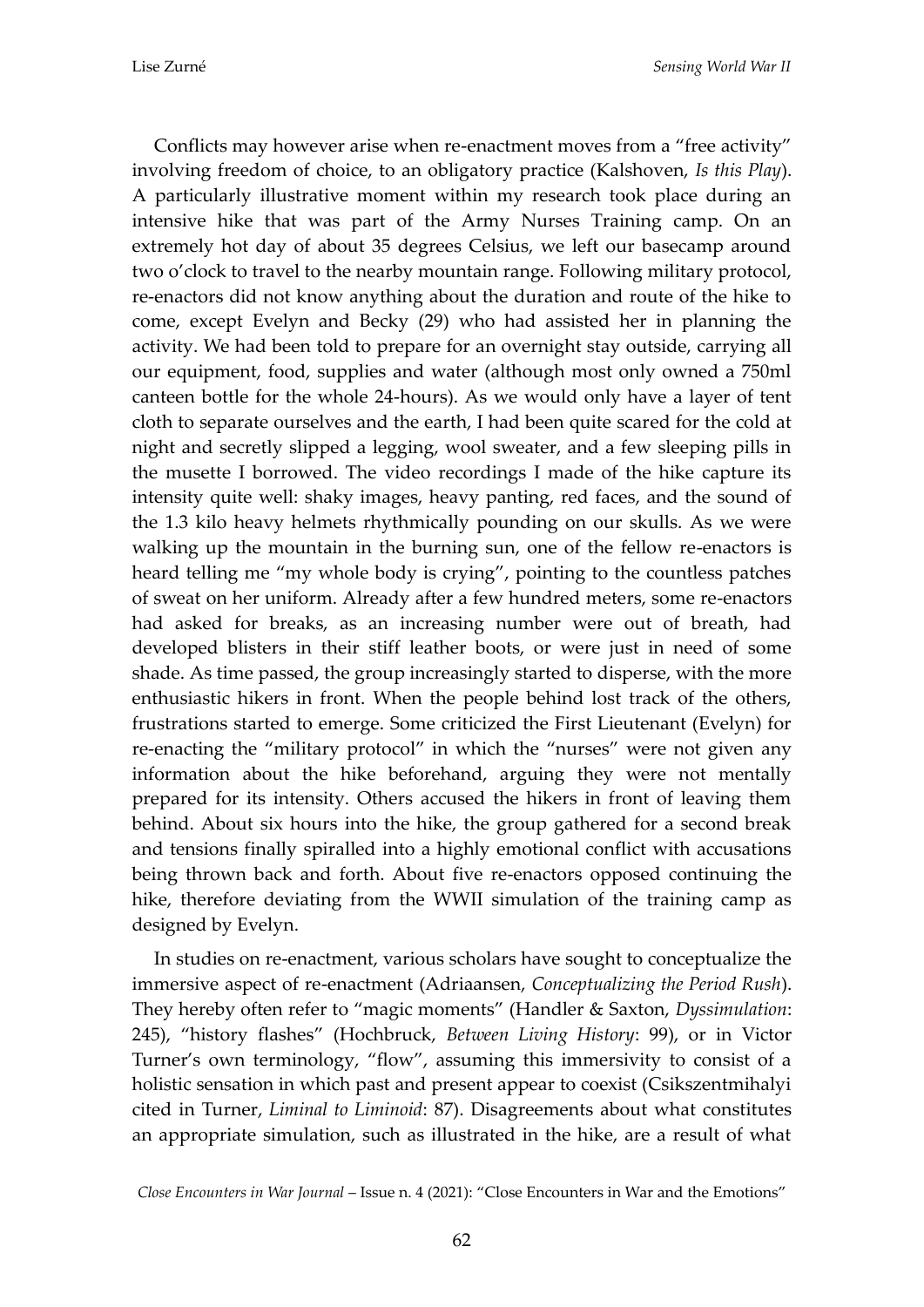Petra Kalshoven described as "moral breakdown": when these "flows" are "ruptured and call for a performance of ethics" (Zigon cited in Kalshoven, *Moving in Time*: 137). What is interesting about "flow" in the context of reenacting, is how it may induce a sense of "communitas", or as Turner explained: "it is not teamwork inflow that is quintessential, but *being* together, with being the operative word, not doing" (*Liminal to Liminoid*: 80). Hence, when the five re-enactors challenged the simulation this formed a direct threat to both the immersivity of the experience as well as the bonding process of the group. What followed was a group discussion in which re-enactors would attempt to define and redefine the authenticity of their performance, by negotiating how the hike might be altered. Short-cuts, longer breaks, and a swim session were proposed to cater to the five opposing re-enactors while still being attentive to the more enthusiastic hikers. Finally, as it became clear that the tensions could not be easily mended, it was decided that the group would split, each "nurse" had to decide whether she would continue the hike. Evelyn called her friends on the smartphone she carried for emergencies and agreed they would pick up the five nurses in a WWII Dodge. While they would be brought back to the basecamp, the others would continue their hike. As our tents were now incomplete, we would continue walking to the basecamp through the night, rather than camping outside, eventually reaching the camp at approximately three o'clock in the morning.

### **"We're sisters now"**

Sara Ahmed (*The Cultural Politics of Emotion*) argued that while we often treat emotions as properties we "have", emotions take the shape in contact we have with others and objects. Feelings may be solitary but are never private: even though you may not feel exactly, let us say, the pain of others, you respond to it (Ahmed, *The Cultural Politics of Emotion*: 31). In other words, emotions are not simply located in individuals, but move between bodies (Gibbs, *Contagious Feelings*). In the final part of the hike with the Army Nurse Corps, the withdrawal of the five nurses seemed to have a transformative effect on the rest of the group, as energy shifted from frustration to almost ecstatic. There seemed to be a new kind of appreciation of one another, namely that despite exhaustion, shakiness, blisters and headache's, the remaining "nurses" had decided to finish this together. As we continued walking through the night, they were cheerful, making jokes, and were physically closer to one another, illustrated by several "nurses" holding hands. One of the most significant moments was when some of them started singing, their voices echoing between the Czech mountains. While music is widely known to boost morale, we often

*Close Encounters in War Journal* – Issue n. 4 (2021): "Close Encounters in War and the Emotions"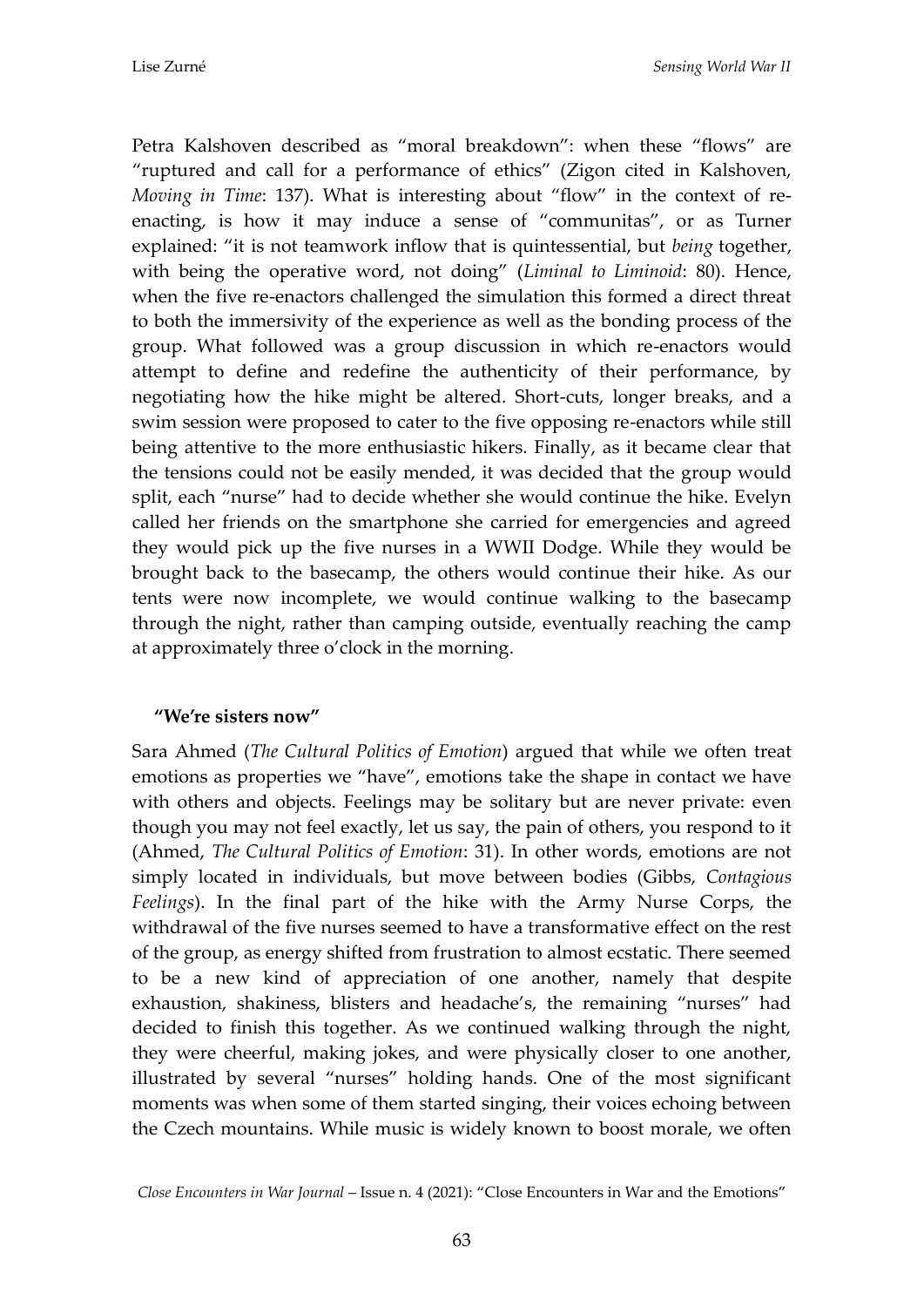tend to think about lyrics, rather than the bodily engagement of music itself (Stengs, *Square Sentiments*). Singing along, harmonizing, making eye contact with one another, and in the case of the hike, our rhythmic tread all fostered a feeling of being part of something, even to the extent that people like me, who did not know the melody nor lyrics (and felt too uncomfortable to sing) were integrated through active listening and moving synchronically. In line with Emile Durkheim's famous work on crowds, this sense of cohesion did not emerge of an individual's consciousness or body, but through doing, as a collective practice (Durkheim, *The Elementary Forms*; Scheer, *Are Emotions a Kind of Practice?*). Moreover, this was symbolically sealed when we paused at a local café. The relief of a break and the effects of beer on our empty stomachs seemed to make everyone giggly. When one of the "nurses" found sticky tattoos at the bar, she decided to break with the rules of authentic appearance and mark all of us to "represent our sisterhood." With this sticky tattoo on my arm, I seemed to have lost my status as an outsider as the others kept jokingly telling me "we're sisters now." Going through the same experience of suffering had remediated my relationship to the others: I had also sighed, complained, had an equally sweaty and red face and stains on my uniform. As Ahmed described, it is through an act of reading and recognition that we separate or connect with others (*Collective Feelings:* 29). I had made an impression. And while I had earned their respect, they had earned mine. At the same time I became an "insider", the nurses who had chosen to back to the basecamp became "outsiders." "Sisterhood," or in Victor Turner's (*Liminal to Liminoid*) terminology "communitas", emerged in particular *after* the group had split. This sentiment took shape in relationality, defining the "us" who endured the hardships of the hike versus "them" who did not endure (Ahmed, *The Cultural Politics of Emotion*: 10; Skoggard & Waterston, *Introduction*: 111).

While hardships were considered crucial in creating authentic experiences and a sense of community, the extent to which the re-enactors were willing to undergo such challenges remained a topic of contestation. In the case of the Army Nurse Corps, this negotiation continued during a special meeting in which all re-enactors were invited to share their perspective on the conflict. Some "nurses" like Beth (29), praised physical challenges as opportunities for personal achievements, arguing she was "proud of [her]self that [she] didn't quit", and emphasizing that these moments make "the best memories". Others, like Vicky (25) argued that for her it "spoiled the weekend" and made her doubt whether she "should have come". Anne (26) explained to me that for her, "it [was] not about being realistic, but [about] having fun and doing something nice." Eventually, a compromise was proposed by Evelyn: next year, everyone would be able to decide between a shorter and longer route for a hike. Despite

*Close Encounters in War Journal* – Issue n. 4 (2021): "Close Encounters in War and the Emotions"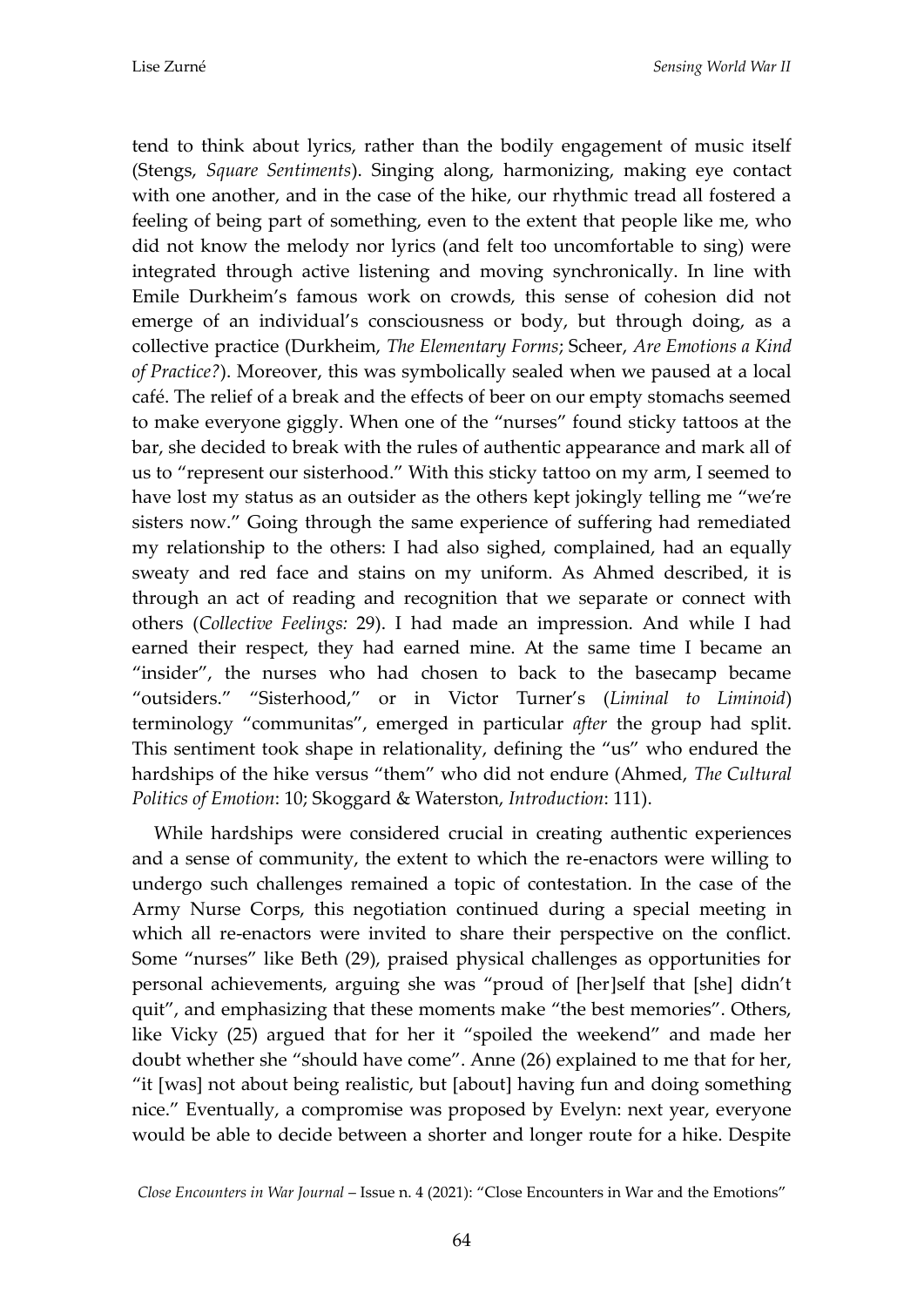such attempts to re-establish group ethos, a new member had decided not to join the Army Nurse Corps after the training. Also, within the *Volksgrenadierdivision*, I observed similar discussions. Within their group, they recently reached consensus with regards to the "most authentic" but physically demanding annual event in the forests of Bastogne: they would alternate each year between sleeping in their tents (including kerosene heather, and reenactors were allowed to bring folding beds and several wool blankets) with renting a cabin for their stay.

These continual negotiations about the conditions of re-enactment demonstrate the porous boundaries between "play" ("having fun") and "work" (Turner, *Liminal to Liminoid*). Since these discussions pervaded all re-enactment practices, they indicate how re-enactors do not necessarily engage in a linear process of preparation, "immersion" into the liminoid realm of WWII, and reintegration, but rather move between these phases. Similarly, in her studies on Indianism, Kalshoven argues how subjects may feel "uncomfortably conscious" during their re-enactment of Indianists: rather than "being-in-theworld", they constantly reflect upon the quality of their performance (*Moving in Time*: 562). While the multisensory nature of their practices may evoke a certain "flow" among some re-enactors, these moments are constantly disrupted by debating the practice itself. As described by Kalshoven: "moral breakdown is looming constantly, and therefore rather a state than an occurrence" (568). The significance of this reflection to re-enactors was exemplified when I asked a member of the *Volksgrenadierdivision* why he considered it important to experience discomfort in re-enactment:

We can say, I feel ill, or I am tired, I am going home. But people during the war couldn't say that they would be killed or had to deal with the court-martial. You did not have those choices. If you had to sleep in a freezing cold and soaked bed, you had to do it. [..] And that is the importance of these challenges, since we can just say, I am ending this or this is enough, you realize: what did they have to feel when they were freezing to death? (Marc)

Some scholars have argued that re-enactment encompasses a holistic desire for "real experiences" and is a response to the alienation of modern-day society (Braedder and others, *Doing pasts:* 182; Handler & Saxton, *Dyssimulation*: 24). Taking this perspective, Marc's re-enactment of WWII did not only teach him something about the past, but more so about the present: it was not just the affective experience of discomfort, but rather the freedom to choose that was considered valuable. So, being able to quit re-enacting but deliberately deciding

*Close Encounters in War Journal* – Issue n. 4 (2021): "Close Encounters in War and the Emotions"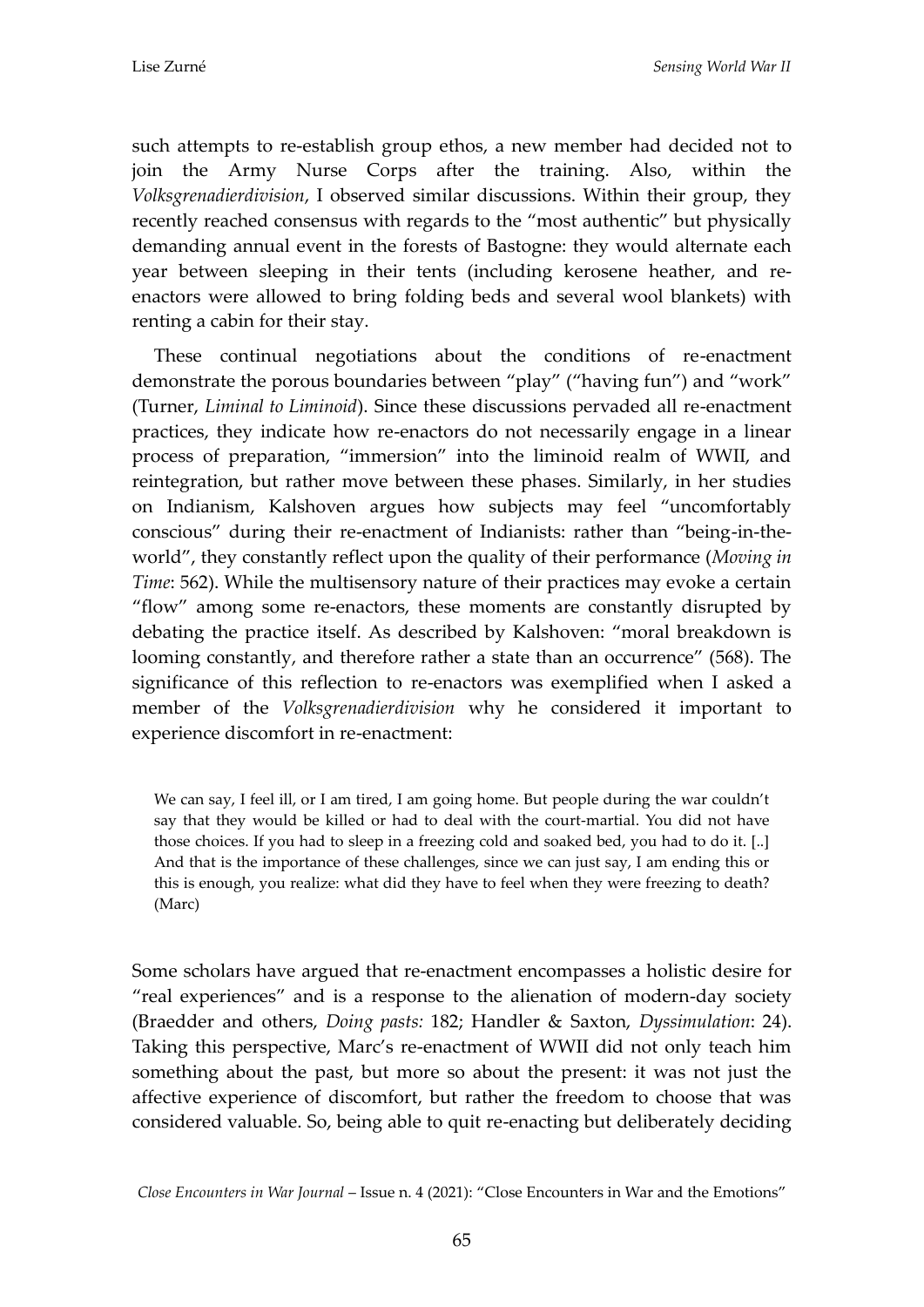to endure together is what bolsters the strongest sense of solidarity, as illustrated by the "sisterhood" during the final parts of the hike. In the reenactment of WWII, difficult sensations and emotions are relational and intentional, they involve a direction towards each other. Or, in Evelyn's words: "Challenging things [...] really bring you together. None of us would probably go to the forest in the middle of the night with a shitty flashlight from the war, because I would probably die if I was there alone. But we were together."

### **Conclusions**

The rising popularity of re-enactment practices is, according to some, indicative of the affective turn in history, by breaking with the ethical and political characteristics of post-war scholarship (Agnew, *History's Affective Turn*: 299). As an embodied practice, re-enactment is particularly insightful in the study of emotions, not simply because re-enactors aim to approximate the actions, thoughts, and emotions of historical actors (Brauer & Lücke, *Emotion*: 53), but also because emotions are experienced, learned, and mediated through practices of the body (Scheer, *Are Emotions a Kind of Practice?*: 195). However, so far little empirical research has been done to explore how re-enactment practices may emotionally impact participants. In this article, I have analysed how re-enactors seek authentic experiences through affective encounters, and the meanings they attribute to these experiences. I hereby particularly focussed on WWII re-enactment due to WWII's prominent position in collective memory and the emotional impact it still has on many people in society, including reenactors. I therefore drew on a sensory ethnography of my participation in two re-enactment groups portraying the armed forces in WWII. Data obtained during two private re-enactment events in 2020 formed the main body of the analysis: a members' weekend of the 277th *Volksgrenadierdivision* and the annual training camp of the United States Army Nurse Corps.

Analysing re-enactment practices as liminoid phenomena, I started off by describing how re-enactment revolves around creating authentic material representations of the past through war-related objects and sites. The authenticity of re-enactors' performances is further shaped in their experiential relationship with these objects, namely the way this materiality affects the body. "Pocket litter", the impractical design of uniforms, and the sensory characteristics of metal hair curlers granted the re-enactors in these cases with embodied kinds of knowledge that they deemed crucial in their understanding of WWII. Authenticity is thus used to describe what is "felt" and an affective experience rooted in bodily sensations, rather experienced than an essential quality of material culture. Additionally, I have demonstrated how re-enactors

*Close Encounters in War Journal* – Issue n. 4 (2021): "Close Encounters in War and the Emotions"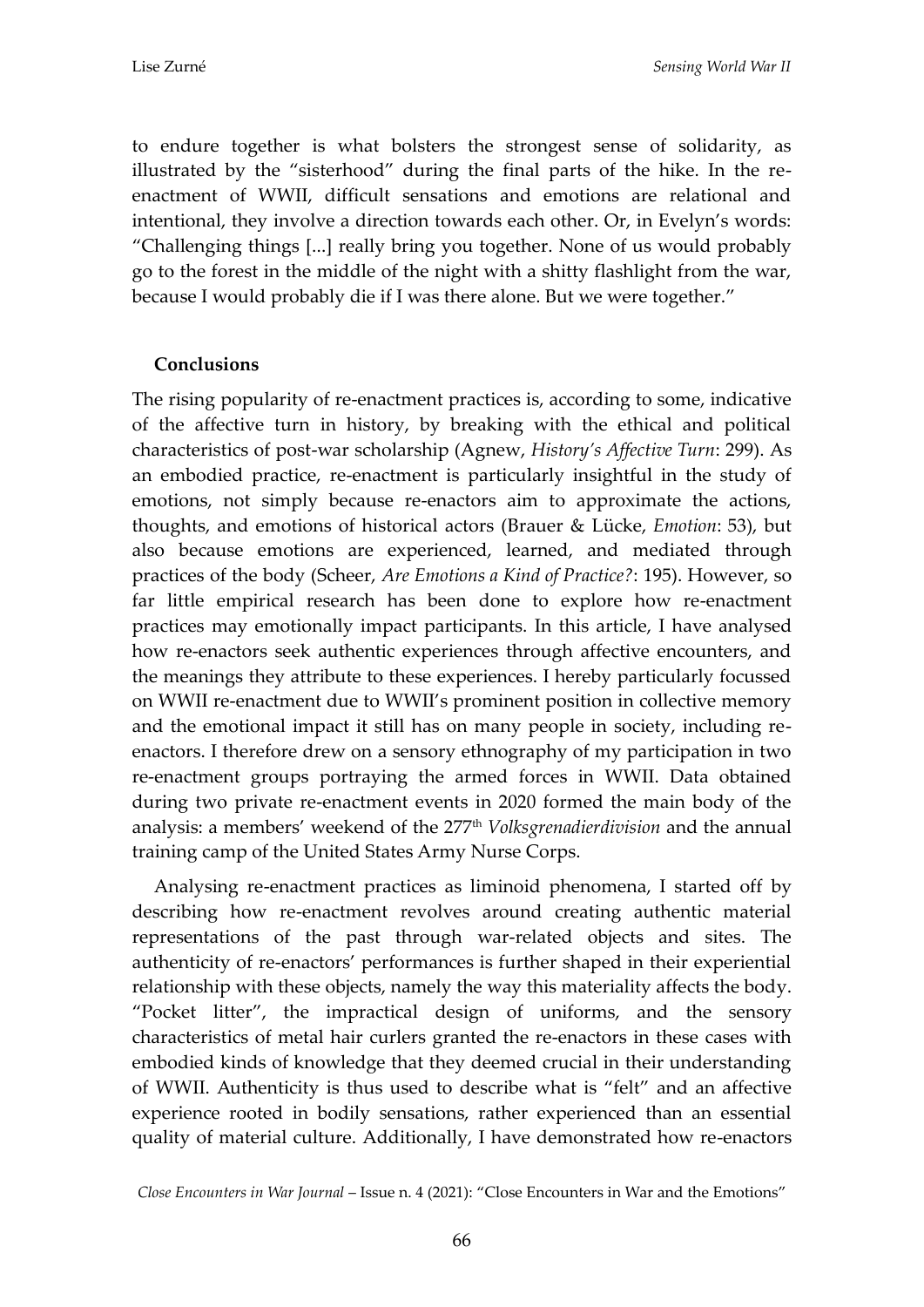engage in processes of authentication, by labelling what is genuine and true, and what is not. This use of authenticity as discourse particularly grants power to profound physical and emotional sensations associated with the discomforts of war such as pain, cold, muscle aches and exhaustion. The experience of such sensations mediated one's position within the social hierarchy of the reenactment community, exemplified in the competitive comparison of hardships and material rewards as medals.

Furthermore, by drawing on detailed descriptions of a hike during the Army Nurse training camp, I also demonstrated how re-enactment activities may be considered transformative rites of endurance. Shared experiences of hardships had to be endured collectively in order to evoke a sense of belonging within both re-enactment communities, with physical traces such as mud or sticky tattoos as symbols for collective memories. Yet, as liminoid phenomena are initially characterized as activities in which participants make up their own rules (Turner, *Liminal to Liminoid*), re-enactment then provides interesting dynamics between play and obligation. Throughout my fieldwork, re-enactors constantly debated the extent to which they were willing to undergo physical challenges. Conflict is therefore always "looming": "immersive" and "authentic" experiences can only be "successful" if all participants commit to the simulation. Disagreements about what constitutes the simulation may threaten both the immersivity of the experience as well as the bonding process, as illustrated in the conflict that emerged during the hike. Negotiation processes that follow indicate attempts to re-establish the simulation. In the case of the Army Nurse Corps, the group decided to split, dividing the ones who choose to endure the hardships versus those who did not, with one member later leaving the group altogether. These observations suggest that, in line with Kalshoven (*Moving in Time*), re-enactors find themselves more often in a reflexive mode rather than a holistic state of "flow" (Turner, *Liminal to Liminoid*). Yet, it is this reflexivity itself that bolsters the affective bonds between re-enactors, as it reveals the determination and commitment to their practices and each other. This sense of community or sisterhood is thus not a feeling re-enactors have, but something that is produced together through bodily practices.

While this analysis demonstrates the important role of affective experiences play in establishing communities, there is still a widespread tendency to see emotion as something private and inward (Leavitt, *Meaning and feeling in the anthropology of emotions*: 527). Similarly, most studies on re-enactment tend to focus on the individual, by exploring re-enactments epistemological potential and the affective relationship between re-enactors and material culture. However, as demonstrated by the conceptual framework on affect, emotions

*Close Encounters in War Journal* – Issue n. 4 (2021): "Close Encounters in War and the Emotions"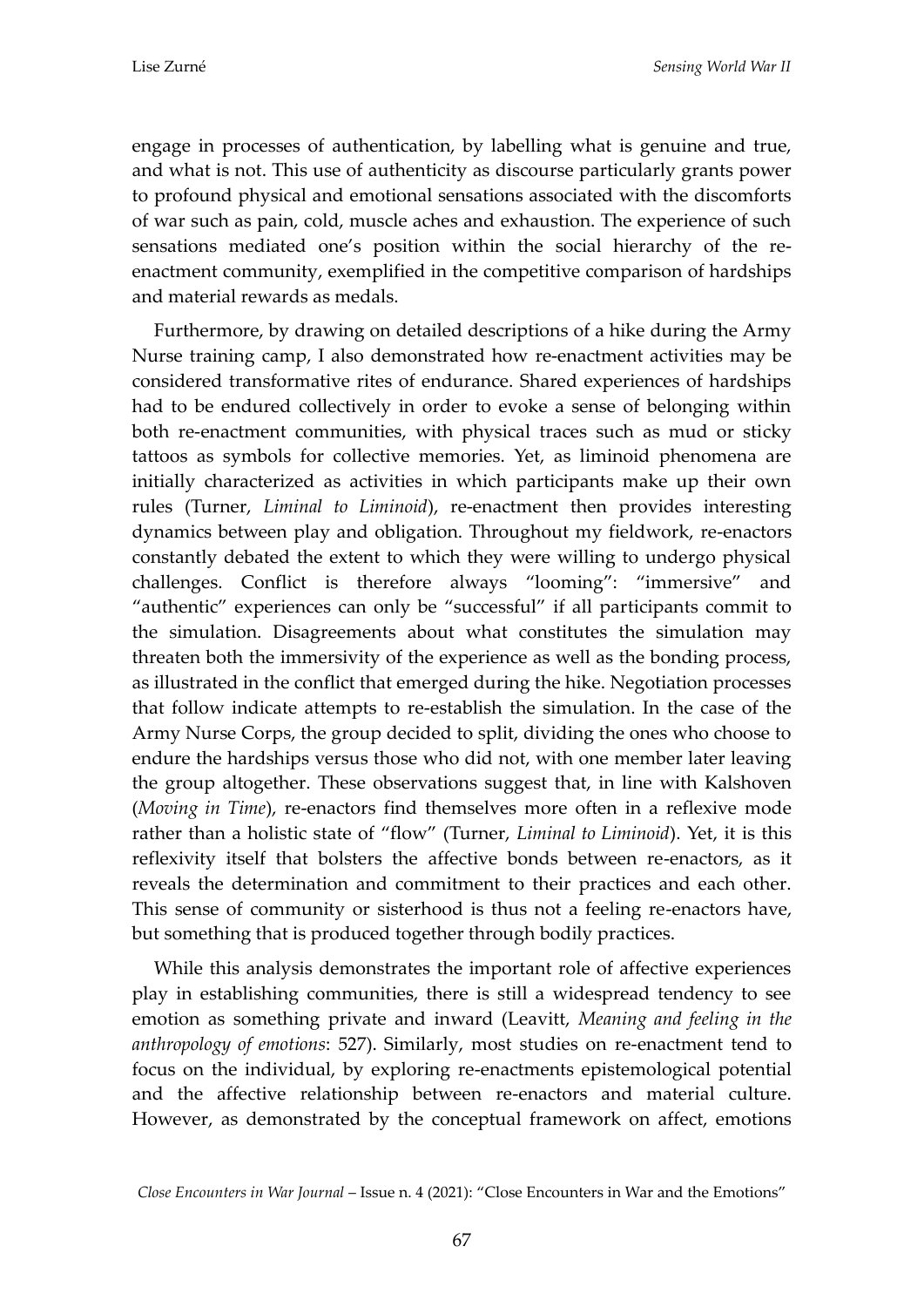take shape in relationality to others. Re-enactment then, which is almost explicitly performed in the context of a group, should be studied as a social practice. Subsequently, embodied and affective experiences are produced collectively, rather than individually. Paying attention to these social dynamics in re-enactors' attempts at authentic experiences offers opportunities to further explore how emotions are produced in the engagement with war histories.

### **References**

- Adriaansen, Robbert-Jan. *Conceptualizing the "Period Rush". Ludic Dimensions of Immersive History in Historical Reenactment*. In *Historical Re-enactment. New Ways of Experiencing.* Ed by Mario Carretero, Brady Wagoner and Everardo Pérez Manjarrez. New York: Berghahn Books, forthcoming.
- Ahmed, Sara. *Collective Feelings: Or, the Impressions Left by Others.* «Theory, Culture & Society», 21, 2, (2004): 25-42, doi[:10.1177/0263276404042133.](https://doi-org.eur.idm.oclc.org/10.1177/0263276404042133)
- ――――. *The Cultural Politics of Emotion.* Edinburgh: Edinburgh University Press, 2004.
- Agnew, Vanessa. *Historys Affective Turn: Historical Reenactment and its Work in the Present*. «Rethinking History», 11, 3 (2007): 299-312.
- ――――. *Introduction: What is Reenactment?* «Criticism», 46, 3, (2004): 327-339.
- Agnew, Vanessa amd Juliane Tomann. *Authenticity.* In *The Routledge Handbook of Reenactment Studies*. Ed. by Vanessa Agnew, Jonathan Lamb and Juliane Tomann. Abingdon: Routledge, 2021,. 20-24.
- Bell, Catherine. *Ritual Theory, Ritual Practice*. Oxford: Oxford University Press, 1992.
- Berens, Daniel. *WWII Reenactment in West-Central Wisconsin. Context of History and Memory from the Last World War.* Bachelor Thesis, History 489 Research Seminar, University of Wisconsin-Eau Claire (2008).
- Blumer, Herbert. *What is wrong with social theory?* «American Sociological Review», 18, (1954): 3-10.
- Brædder, Anne. *Embodied Simulations of Pasts: The Past as Present to WWII Reenactors and Living Historians.* «Public History Review», 25, (2018). [https://doi.org/10.5130/phrj.v25i0.6391.](https://doi.org/10.5130/phrj.v25i0.6391)

――――. *Expertise and Amateurism*. In *The Routledge Handbook of Reenactment Studies*. Ed. by Vanessa Agnew, Jonathan Lamb and Juliane Tomann. Abingdon: Routledge, 2021. 74-78.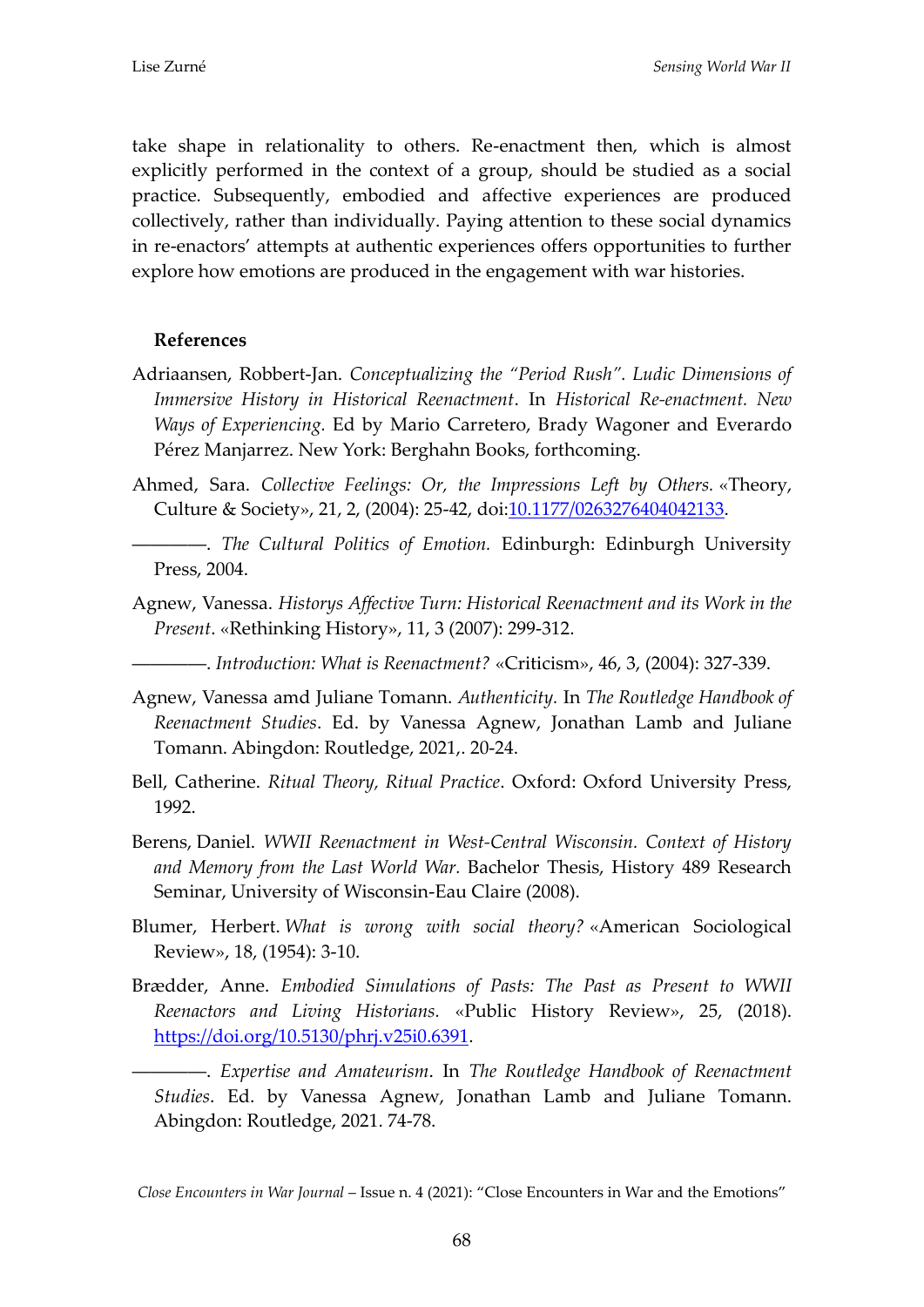- Brædder, Anne and Others. *Doing Pasts: Authenticity from the Reenactors" Perspective*. «Rethinking History», 21, 2 (2017): 171-192.
- Brauer, Juliane and Martin Lücke. *Emotion.* In *The Routledge Handbook of Reenactment Studies*. Ed by Vanessa Agnew, Jonathan Lamb and Juliane Tomann. Abingdon: Routledge, 2021. 53-56.
- Bruner, Edward. *Abraham Lincoln as Authentic Reproduction: A Critique of Postmodernism*. «American Anthropologist», 96, 2, (1994): 397-415.
- Card, Amanda. *Body and embodiment.* In *The Routledge Handbook of Reenactment Studies*. Ed by Vanessa Agnew, Jonathan Lamb and Juliane Tomann. Abingdon: Routledge, 2021. 30-33.
- Connerton, Paul. *How Societies Remember*. Cambridge: Cambridge University Press, 1989.
- Cook, Alexander. *The Use and Abuse of Historical Reenactment*. «Criticism», 46, 23 (2004): 487-496.
- Czarniawska, Barbara and Carmelo Mazza. *Consulting as a Liminal Space*. «Human Relations», 56, 3 (2003): 267-290.
- Daugbjerg, Mads. *Patchworking the Past: Materiality, Touch and the Assembling of "Experience" in American Civil War Reenactment.* «International Journal of Heritage Studies», 20, 7-8 (2014): 724-741.
- Dreschke, Anja. *Ritual.* In *The Routledge Handbook of Reenactment Studies*. Ed. by Vanessa Agnew, Jonathan Lamb and Juliane Tomann. Abingdon: Routledge, 2021. 202-205.
- Driessen, Siri. *Summers of War. Affective Volunteer Tourism to Former War Sites in Europe,* «Tourism Geographies», (2020): 1-20.
- Durkheim, Émile. *The Elementary Forms of The Religious Life*. London: George Allen & Unwin, 1957 [1912].
- Frauser, Annegret. *Sounds of War. Music in the United States during World War II.* New York: Oxford University Press, 2013.
- Gapps, Stephen. *Mobile Monuments: A View of Historical Reenactment and Authenticity from inside the Costume Cupboard of History.* «Rethinking History», 13, 3 (2009): 395-409. [https://doi.org/10.1080/13642520903091159.](https://doi.org/10.1080/13642520903091159)

――――. *On Being a Mobile Monument: Historical Reenactments and Commemorations.* In *Historical Re-Enactment. From Realism to the Affective Turn*. Ed. by Ian McCalman and Paul Pickering. New York: Palgrave McMillan, 2010. 50-62.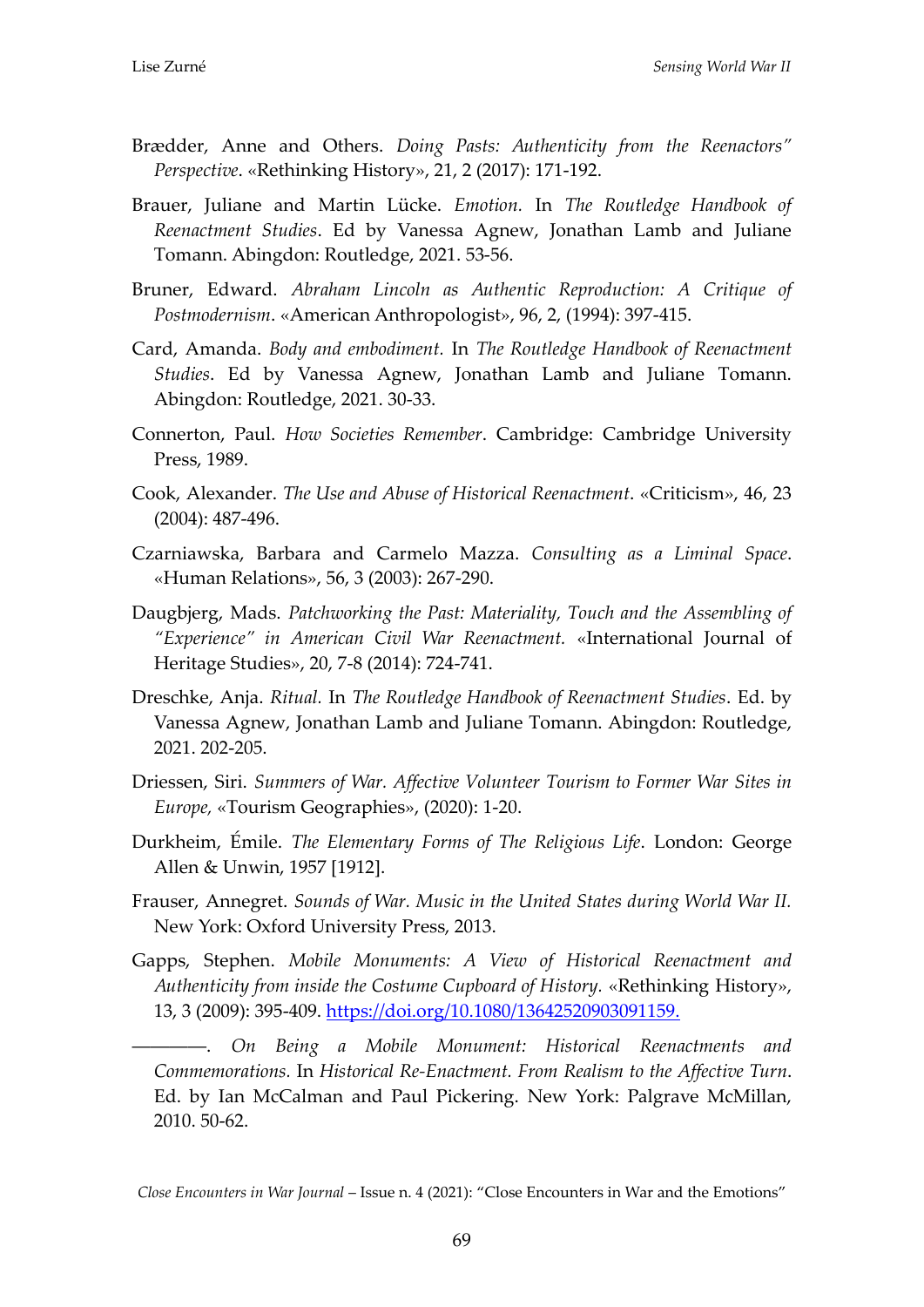――――. *Practices of Authenticity*. In *The Routledge Handbook of Reenactment Studies*. Ed. by Vanessa Agnew, Jonathan Lamb and Juliane Tomann. Abingdon: Routledge, 2021. 183-186.

- Gibbs, Anna. *Contagious Feelings: Pauline Hanson and the Epidemiology of Affect*. «Australian Humanities Review», 24 (2001). [http://www.lib.latrobe.edu.au/AHR/archive/IssueDecember](http://www.lib.latrobe.edu.au/AHR/archive/IssueDecember-2001/gibbs.html)-2001/gibbs.html.
- Glaser, Barney Galland. *Theoretical Sensitivity. Advances in the Methodology of Grounded Theory*. MillValley, CA: Sociology Press, 1978.
- Gorton, Kristyn. *Theorizing Emotion and Affect.* «Feminist Theory», 8, 3, (2007): 333-348.
- Handler, Richard and William Saxton. *Dyssimulation: Reflexivity, Narrative, and the Quest for Authenticity in "Living History".* «Cultural Anthropology», 3, 3 (1988): 242-260.
- Hetherington, Kevin. *Spatial Textures: Place, Touch, and Praesentia.* «Environment and Planning A: Economy and Space», 35, 11 (2003): 1933-1944.
- Hochbruck, Wolfgang. *Between "Living History" and Pageantry: Historical Reenactments in American Culture*. In *Beyond the Mainstream. Papers Given on the Occasion of the Fourth Annual Conference of the German Society for Contemporary Theatre and Drama in English.* Ed by Peter Paul Schnierer. Trier: WVT, 1997. 93-105.
- Johnson, Katherine. *Performing Pasts for Present Purposes: Reenactment as Embodied, Performative History*. In *History, Memory, Performance. Studies in International Performance*. Ed. by David Dean, Yana Meerzon and Kathryn Prince. Basingstoke: Palgrave Macmillan, 2015. 36-52.
	- ――――. *Re-Enactment's (Em)bodying of History.* Doctoral Dissertation. Sydney: University of Sydney, 2016.
- ――――. *Rethinking (Re)doing: Historical Re-enactment and/as Historiography*, «Rethinking History», 19, 2, (2015): 193- 206. DOI: [10.1080/13642529.2014.973709.](https://doi-org.eur.idm.oclc.org/10.1080/13642529.2014.973709)
- Kalshoven, Petra Tjitske. *Crafting the Indian. Knowledge, Desire and Play in Indianist Reenactment.* Oxford: Berghahn Books, 2012.

――――. *"Is this Play?" Reframing Metaphoric Action on Indianist Playgrounds.*  «Kroeber Anthropological Society Papers», 91 (2005): 66-88.

――――. *Moving in Time, out of Step: Mimesis as Moral Breakdown in European Re-Enactments of the North American Indian Woodland*. «The Journal of the Royal Anthropological Institute», 21, 3, (2015): 561-578.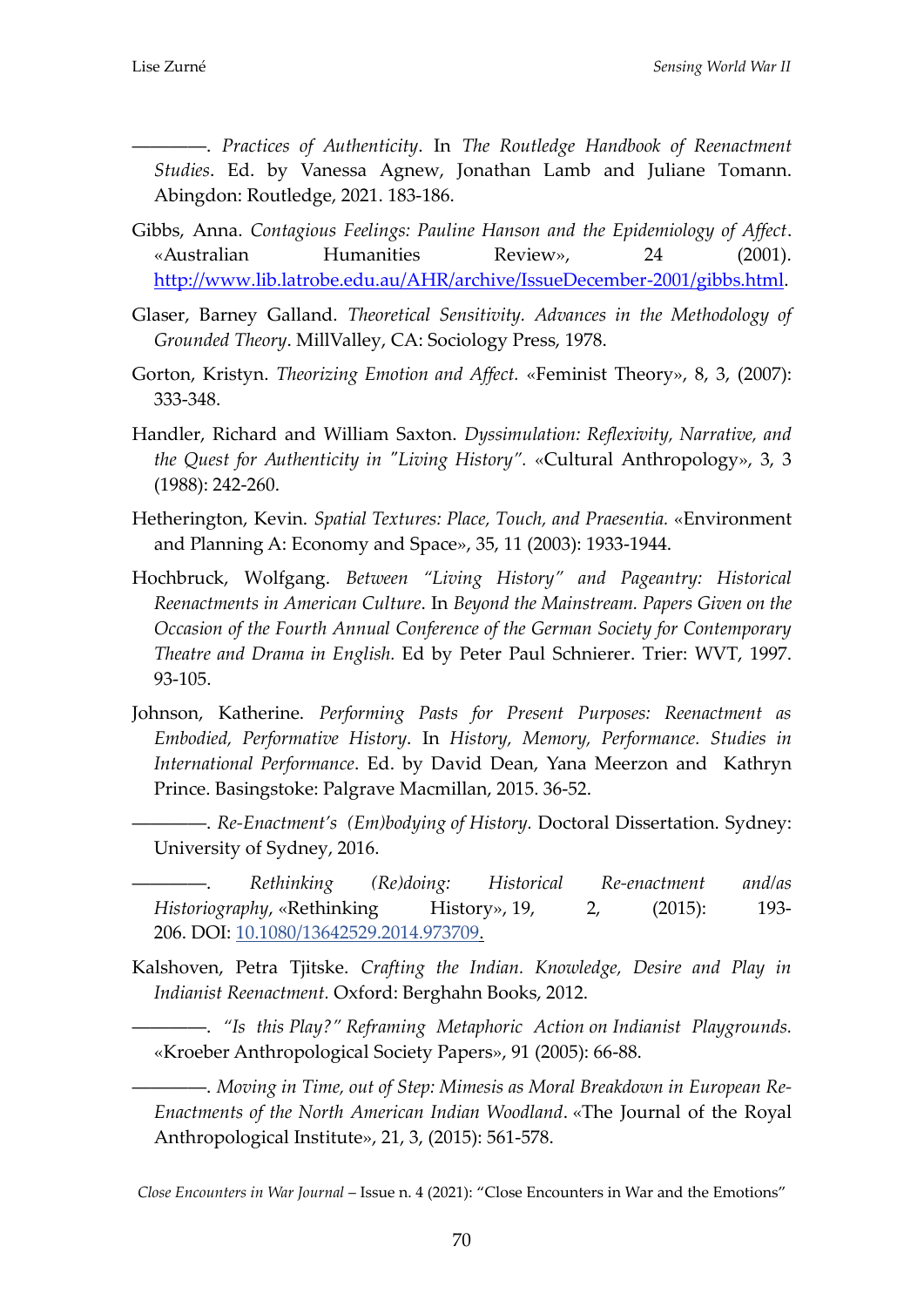- Leavitt, John. *Meaning and Feeling in the Anthropology of Emotions.* «American Ethnologist», 23, 3, (1996): 514-539.
- Massumi, Brian. *Parables for the Virtual. Movement, Affect, Sensation*. Durham: Duke University Press, 2002.
- McCalman, Ian and Paul Pickering. *Historical Reenactment. From Realism to the Affective Turn*. Houndmills: Palgrave Macmillan, 2010.

Ngai, Sianne. *Ugly Feelings.* Cambridge: Harvard University Press, 2005.

Pink, Sarah. *Doing Sensory Ethnography*. London : SAGE Publications, 2009.

――――. *Multimodality, Multisensoriality and Ethnographic Knowing: Social Semiotics and the Phenomenology of Perception*. «Qualitative Research» 11, 3 (2011): 261-276.

――――. *A Multisensory Approach to Visual Methods.* In *The SAGE Handbook of Visual Research Methods.* Ed. by Eric Margolis and Luc Pauwels*.* London : SAGE Publications, 2011. 601-614.

- Scheer, Monique. *Are Emotions a Kind of Practice (and is that what Makes them Have a History)? A Bourdieuan Approach to Understanding Emotion* «History and Theory», 51, (2012): 193-220.
- Schneider, Rebecca. *Performing Remains. Art and War in Times of Theatrical Reenactment.* London: Routledge, 2011.
- Skoggard, Ian and Alisse Waterston. *Introduction: Toward an Anthropology of Affect and Evocative Ethnography.* «Anthropology of Consciousness», 26, 2, (2015): 109-120.
- Stengs, Irene. *Gepopulariseerde cultuur, ritueel en het maken van erfgoed.* «Sociologie», 15, 2 (2019): 175-208.
- ――――. *Square Sentiments: The Moving Presence of Religious Heritage in André Rieu"s Musical Performances*. «Anthropological Notebooks», 26, 3 (2020): 40- 69.
- Thompson, Jenny. *Wargames: Inside the World of 20th Century War Reenactors.* Washington: Smithsonian Books, 2010.
- Tomann, Juliane. "*You Can't just Put Men in the Field and be Accurate" Women in American Revolutionary War Reenactment*. In *Reenactment Case Studies: Global Perspectives on Experiential History*. Ed. by Vanessa Agnew, Juliane Tomann, and Sabine Stach. London: Routledge, forthcoming.
- Turner, Victor. *From Ritual to Theater. The Human Seriousness of Play.* New York: Performing Arts Journal Publications, 1982.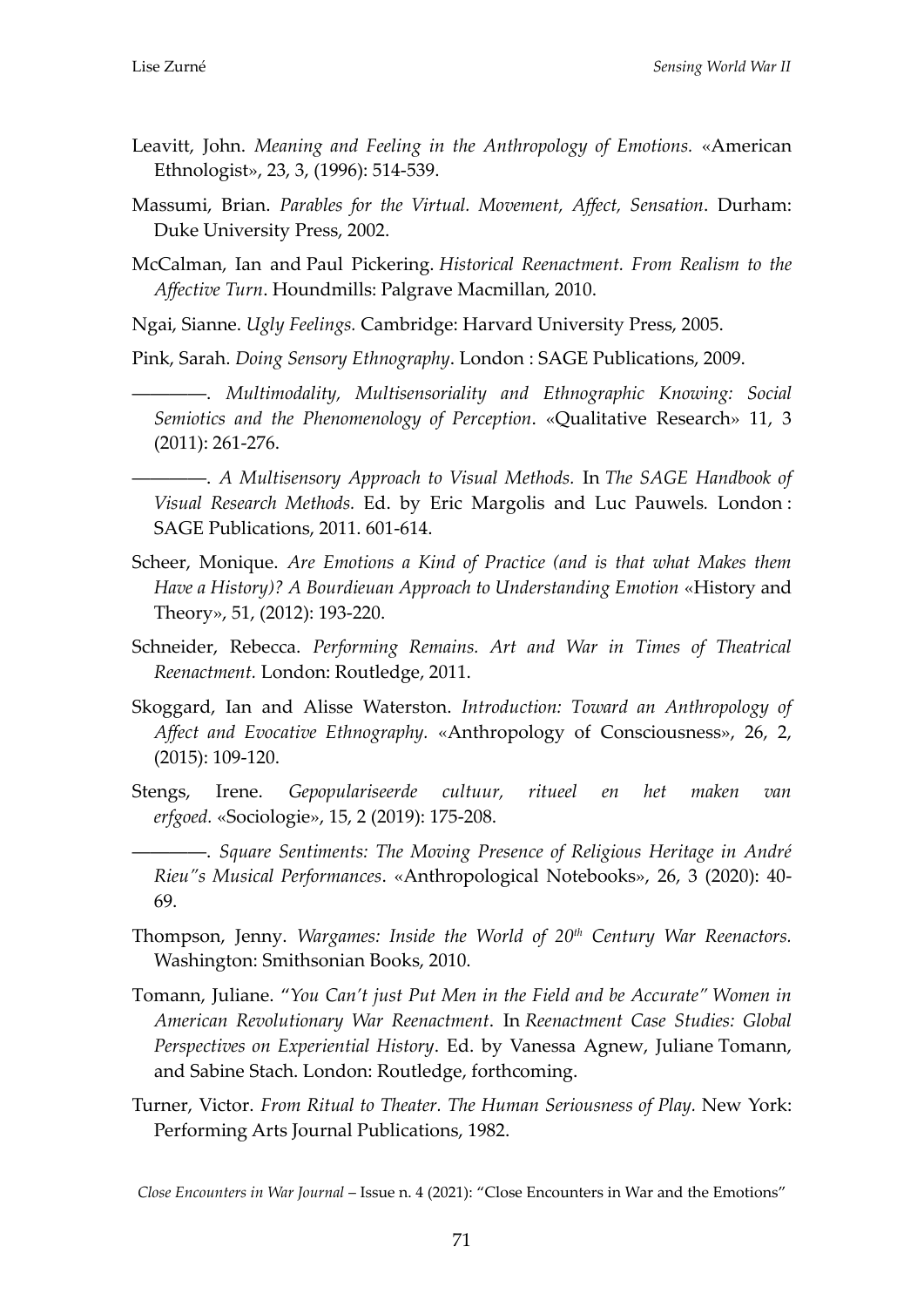<u>.</u>

――――. *Liminal to Liminoid, in Play, Flow, and Ritual: An Essay in Comparative Symbology.* «Rice Institute Pamphlet – Rice University Studies», 60, 3, (1974): 53-92.

- ――――. *The Ritual Process. Structure and Anti-Structure.* Chicago: Aldine, 1969.
- Port, M. van de. *Registers of Incontestability: The Quest for Authenticity in Academia and Beyond*, «Etnofoor», 17, 1/2 (2004): 7-22.
- Ede, Y. van. *Sensuous Anthropology: Sense and Sensibility and the Rehabilitation of Skill.* «Anthropological Notebooks», 15, 2 (2009): 61-75.
- Weber, Max. *Objectivity in Social Science and Social Policy*. In *The Methodology of the Social Sciences*. Translated and ed. by Edward Shils and Finch Henry. New York: Free Press, 1904/1949.
- West, Brad. *Historical Re-Enacting and Affective Authority: Performing the American Civil War,* «Annals of Leisure Research», 17, 2 (2014): 161-179.

<sup>&</sup>lt;sup>1</sup> Ahmed further uses the example of pain to highlight how emotions involve sensations, as pain is often described as both. She argued that a distinction between these categories risks cutting "emotions off from the lived experienced of being and having a body" (*The Cultural Politics of Emotion:* 40).

<sup>2</sup> Scholars like Czarniawska and Mazza reject Turner's preference to use liminoid instead of liminal for "modern societies" as they argue that anthropology and the social sciences in general seem to "have agreed that there is no "great divide" between so-called premodern and modern societies" (*Consulting as Liminal Space*: 271). While I agree with their claim, I have still chosen to use the liminoid in this paper to demonstrate the sensitivity between optation and obligation in re-enactment practices.

<sup>3</sup> American sociologist Herbert Blumer's distinguished between definite and sensitizing concepts. Whereas definitive concepts "refers precisely to what is common to a class of objects, by the aid of a clear definition in terms of attributes or fixed benchmarks  $[...]$  a sensitizing concept lacks such specification of attributes", he argued (Blumer, *What is Wrong with Social Theory*: 7). Instead, sensitizing concepts would give social scientists a general sense of guidance without functioning as a preconceived notion (Glaser, *Theoretical Sensitivity*).

<sup>4</sup> Rather than understanding ritual as a "fixed" set of actions, Catherine Bell argued against universal definitions of ritual and uses the term ritualization to emphasize its dynamic process and fluidity (*Ritual Theory*: 74 and 82). This approach is now broadly accepted within ritual studies as it allows power relations, strategies, dynamics and change to be included in the analysis (Stengs, *Gepopulariseerde Cultuur*: 181).

<sup>5</sup> I hereby refer to Max Weber's *Idealtypus* as abstract and fictional models that "cannot be found empirically anywhere in reality" (*Objectivity in Social Science and Social Policy*: 90). Using ideal types will allow me to analytically categorize stages in re-enactment practices, while at the same time affirming the subjective nature of scientific knowledge.

*Close Encounters in War Journal* – Issue n. 4 (2021): "Close Encounters in War and the Emotions"